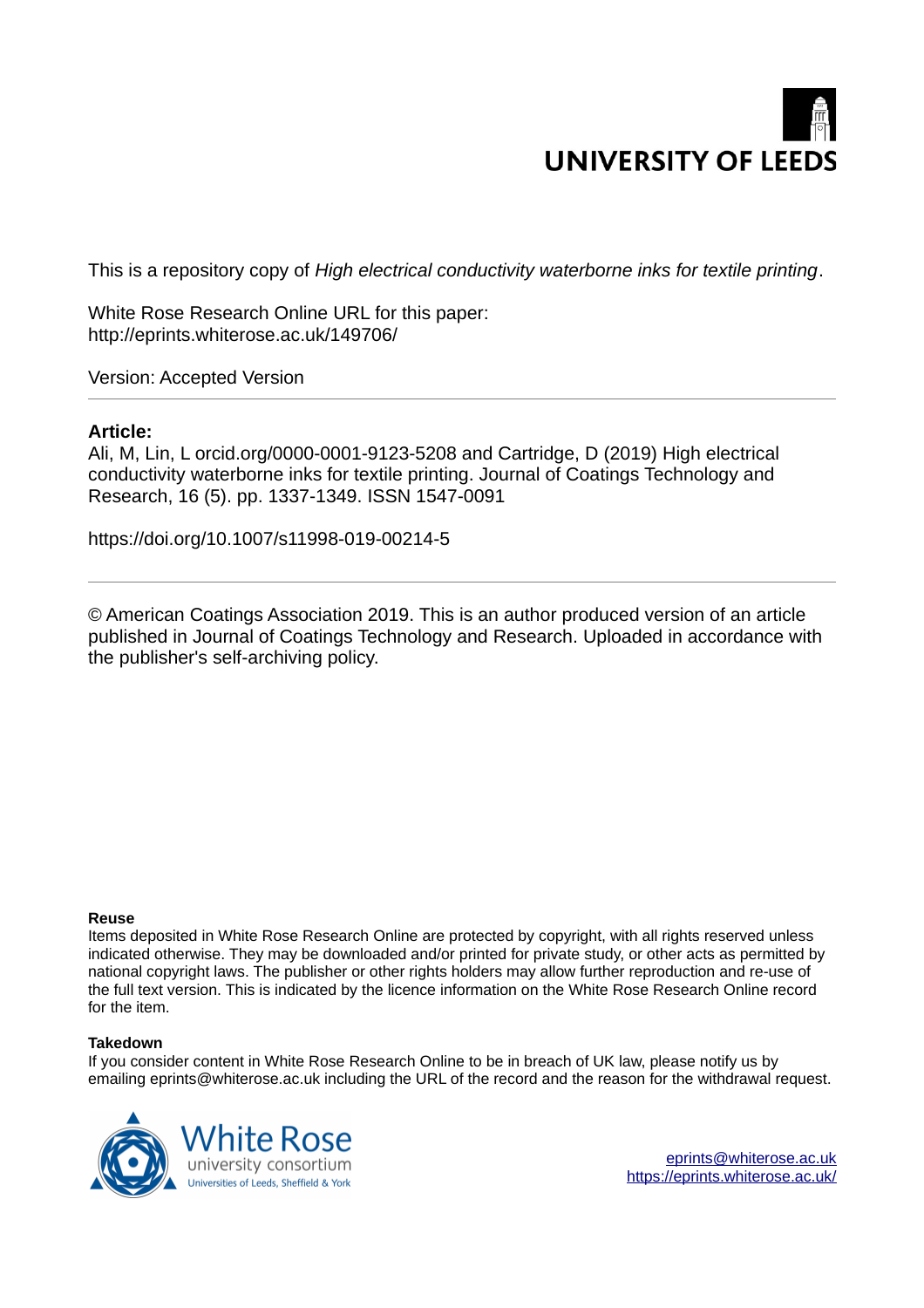## **Abstract**

Printing of conductive inks is an attractive means of electronic component manufacturing on flexible substrates including textiles. Highly conductive inks are preferably made from metal nanoparticles such as silver. However, such inks are expensive and generally not known to withstand severe washing and wearing to which textiles are normally subjected to during the end use. In the present study, which forms a part of a larger study by the authors, dispersions of conductive grades of carbon black were formulated. These dispersions are converted into finished inks and are found to be very stable after let down with different binders. The final pigment loading in all of the formulated inks was significantly less than the pigment loading that is generally found in commercial conductive inks. In addition, the electrical conductivity after washing and creasing tests of the formulated inks was found to be significantly greater than that of the tested commercial conductive inks.

# **Keywords**

Conductive inks, textile printing, e-textiles, carbon black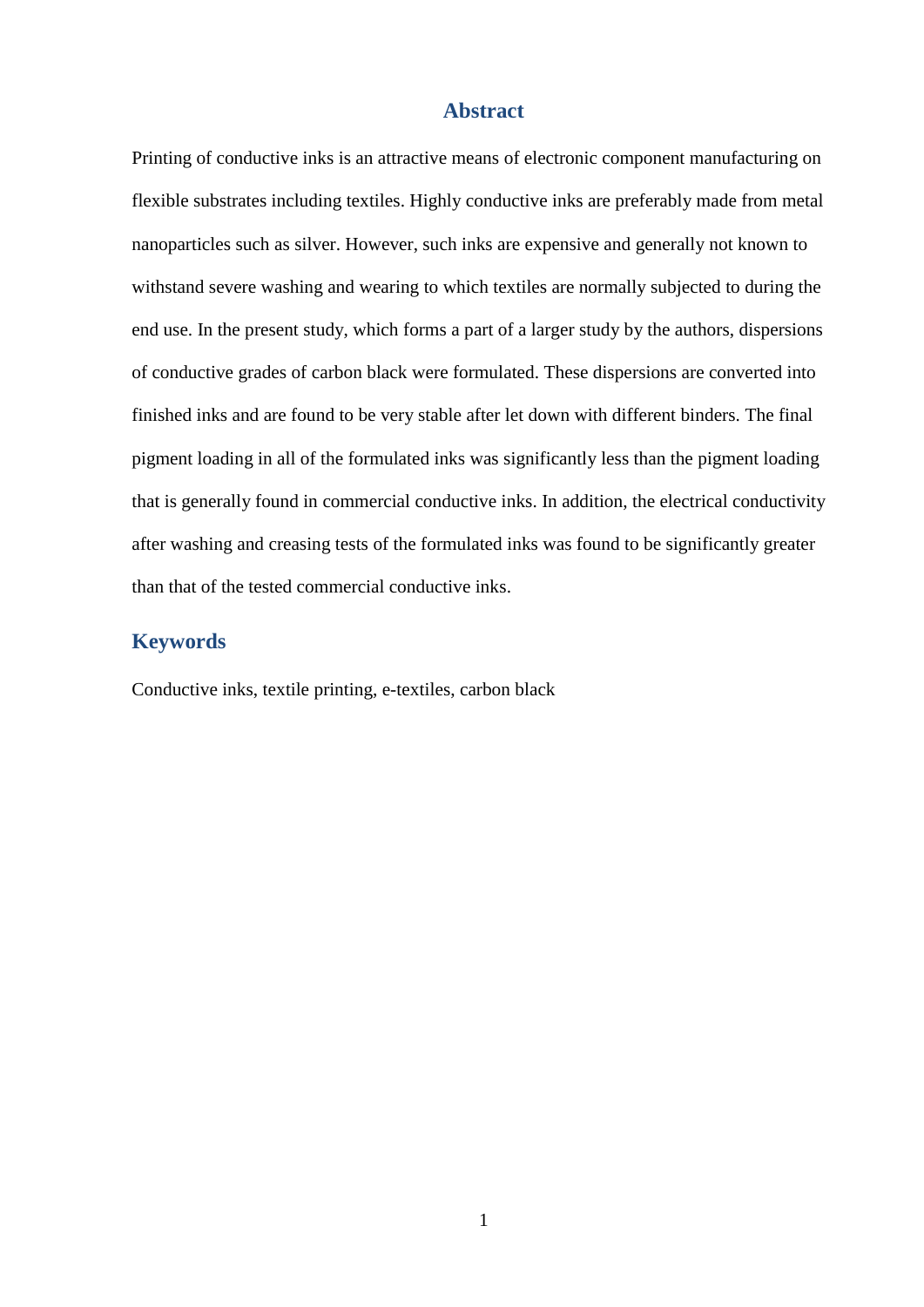## **1. Introduction**

The development of wearable electronics technology has been/and is fuelled by the increasing desire for ubiquitous smart systems  $1, 2$ . Many of the claimed prototypes of interactive electronic textiles are based on integrated wiring to which the devices are attached, adding bulk and weight to the garments which make them uncomfortable and impractical for most of the intended uses. In the case of truly wearable e-textiles, it is important to ensure that the hardware integrated into clothing is unobtrusive, washable, and does not impede the garment's ability to conform to body curvatures 3, 4.

Using conductive wires or filaments in various forms such as yarns, threads, cables or ribbons is the most widely reported method of component fabrication in textile fabrics 5-10. Some of these techniques are reportedly used in commercial e-textile prototypes. However, there are limitations. Some techniques restrict circuits to specially prepared fabric. Some require the use of specially prepared electrical components and add bulk to the final article. Others cannot be practically automated or mass produced. In addition, virtually all of the techniques based on the use of conductive filaments involve multiple, very complex manufacturing processes, which is arguably the most significant drawback of such techniques.

In contrast, printing allows the one-step formation of an intricate design and thus, offers several obvious advantages when it comes to realization of electronic components on a flexible substrate such as a textile. The availability of an ink that possesses the desired electrical characteristics is a fundamental consideration in the case of printed electronics. It is imperative to mention here that the technology of electrically conductive inks is not new and several producers manufacture electrically functional inks that are frequently employed to develop passive electronic components such as resistors, capacitors, interconnections and so on, as well as the more sophisticated electronic devices such as transistors, displays, etc., on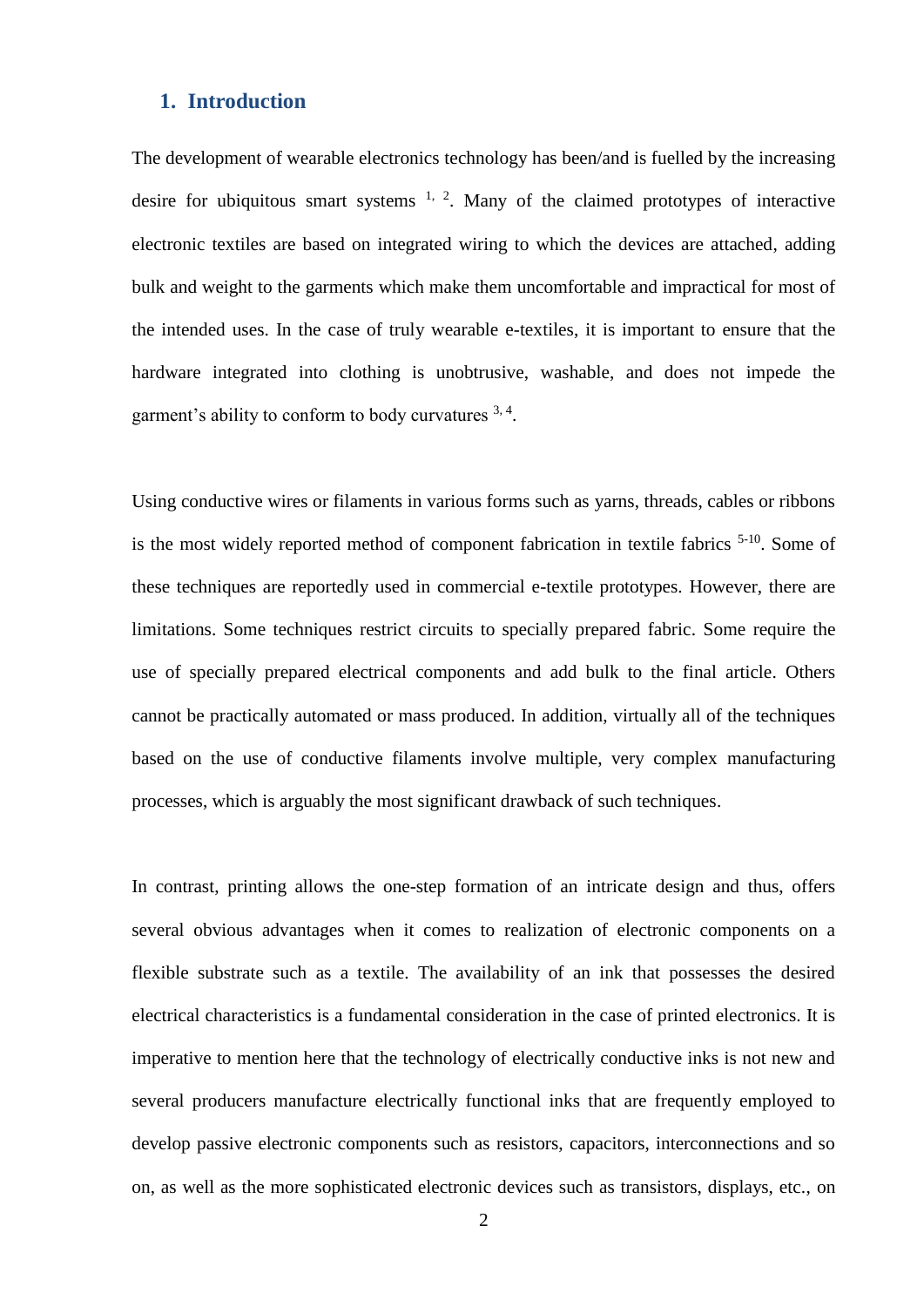flexible plastic substrates  $11-14$ . However, a number of factors pose great challenges for successful printing of electronic devices on textiles. Firstly, in contrast to the flexible substrates that are commonly employed in the printed electronics industries, for instance polyimide films and polyester films, textile fabrics in general and woven textile fabrics in particular possess a very rough and porous surface. Thus, the lack of ink film integrity becomes a limiting factor in achieving the desired functionality. Secondly, the durability requirements, such as the ability to withstand several washing and wearing cycles, are stringent for inks that are printed onto textile substrates <sup>15, 16</sup>.

For high conductivity applications, for instance printed interconnections, metallic inks are the obvious choice. Inks containing silver nano-particles or silver flakes can be used for e-textiles fabrication by conventional printing techniques  $17-19$ . To overcome critical problems, such as poor mechanical strength of ink film, poor ink film integrity due to substrate surface roughness, elaborate methods of using one or more layers of polymeric binders can be adopted  $20$ ,  $21$ . Another approach to produce a conductive pattern is to deposit a metal precursor followed by a second step in which elemental metal is produced in-situ on the substrate by a suitable process such as reduction. This method was used to produce electrically conductive patterns of silver on various substrates including a woven cotton fabric by ink-jet printing<sup>22</sup>.

The recent discoveries of high performing materials such as graphene have triggered the interest of research community in employing these new materials in numerous applications, including the formulation of electrically conductive inks. In one such study, inkjet printable electrically and thermally conductive ink was formulated from nano-graphene platelets  $23$ . Other forms of carbon-based materials, such as CNTs, have also been used in fictionalization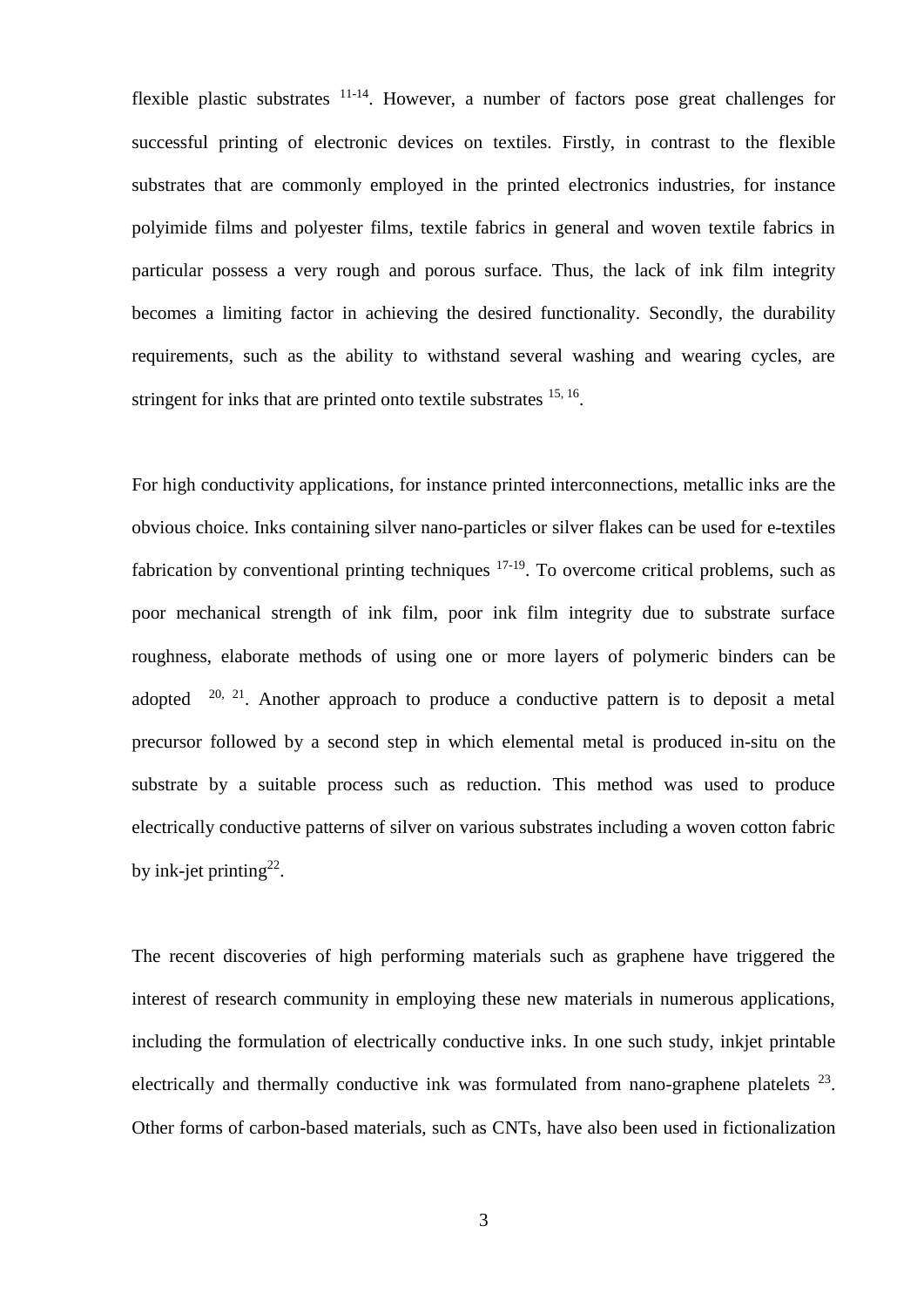of textiles  $24$ ,  $25$ . The use of CNTs in silver nano-particle inks is known to reduce silver concentration drastically, which could be beneficial in terms of ink film flexibility  $26$ .

Electrically conductive polymers are also a strong candidate for use as conductive filler materials in inks/coatings. One of the more widely reported methods of producing electrically conductivity textile yarn/fabrics is the in-situ polymerization of an intrinsically conductive polymer onto a textile material  $27$ . One such method was reported to produce conductive textiles uniformly coated with doped polypyrrole or polyaniline  $28$ . In another study, the generally poor mechanical properties of polyaniline (PANI) were dealt with by adding polyethylene glycol (PEG) during in-situ polymerisation of the conductive polymer onto a polyester fabric <sup>29</sup>. However, blending PANI with PEG was found to considerably reduce the conductivity of the conductive fabric.

A number of studies that are summarized in the preceding text reveal the use of conductive inks, comprising of different conductive filler materials, in the formation of conductive prints/coatings. This review shows that the available techniques suffer from one or more of the following limitations.

- a. High loading of metallic fillers usually renders the ink film brittle and impairs the adhesion with flexible substrates such as textile fabrics.
- b. Increasing trend in the cost metals is a major limitation to large scale application of such inks.
- c. In some cases, for instance when metal nano-particles are synthesized in-situ, the final conductive layer is produced by depositing several layers of various reagents. Thus, the fabrication process is either too complex or involves several steps.
- <span id="page-4-0"></span>d. In case of non-metallic conductive fillers, the electrical conductivity achieved is rather low in many cases.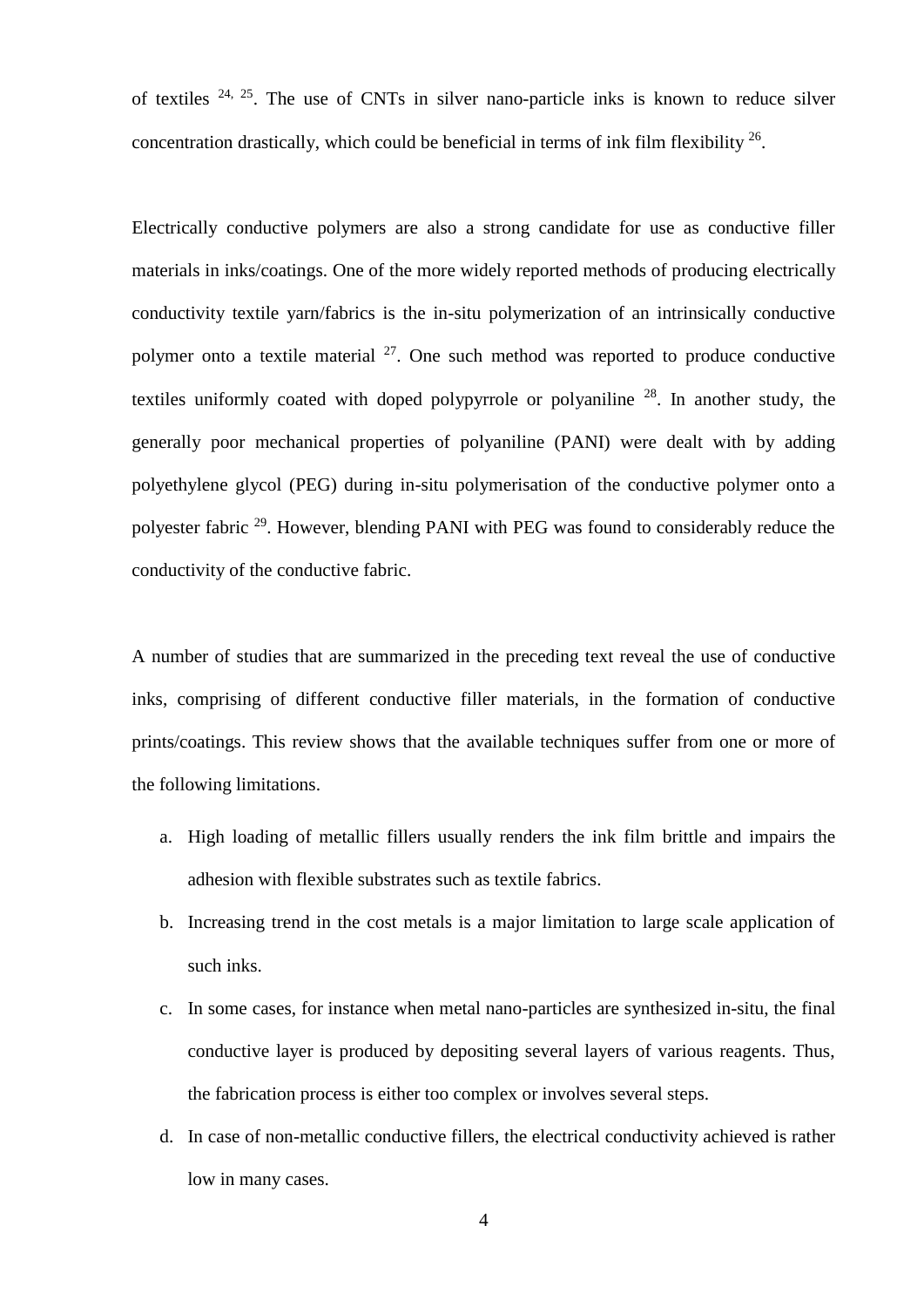e. Furthermore, in a number of cases, performance testing in terms of washing and creasing tests were not carried out and thus the durability of the produced conductive patterns could not be established.

In contrast to other conductive filler materials, carbon black offers the advantages of being relatively low cost and easily processable. In addition, the electrical conductivity of the ink/coating can be adjusted in a broad range with relative ease. In the first phase of this research, dispersions of conductive carbon black pigments were produced, optimized and characterized  $30$ . In this part of the study, these dispersions were formulated into finished inks followed by application and performance testing on textile substrates in order to investigate if one or more of the aforementioned limitations can be overcome by using specific grades of carbon black in printing inks.

## **2. Materials**

## **2.1 Pigment dispersions**

<span id="page-5-0"></span>A 4-step procedure, as described in a separate study by the authors  $30$ , was followed to prepare waterborne dispersions of non-printing ink grades of carbon black pigments. The dispersion formulations containing the pigment, the dispersant and vehicle (water) were subjected to bead milling for an appropriate length of time and under optimised conditions as determined in another study by the authors<sup>31</sup>. The twelve pigment-dispersant combinations, listed in Table [I,](#page-4-0) were used to formulate finished inks which were printed onto textile fabrics and subsequently tested.

Table I: Pigment-dispersant combinations prepared and tested in the 1<sup>st</sup> phase of study.

| Dispersant name |                |           |
|-----------------|----------------|-----------|
| Solsperse 44000 | <b>BYK-190</b> | Tego 760W |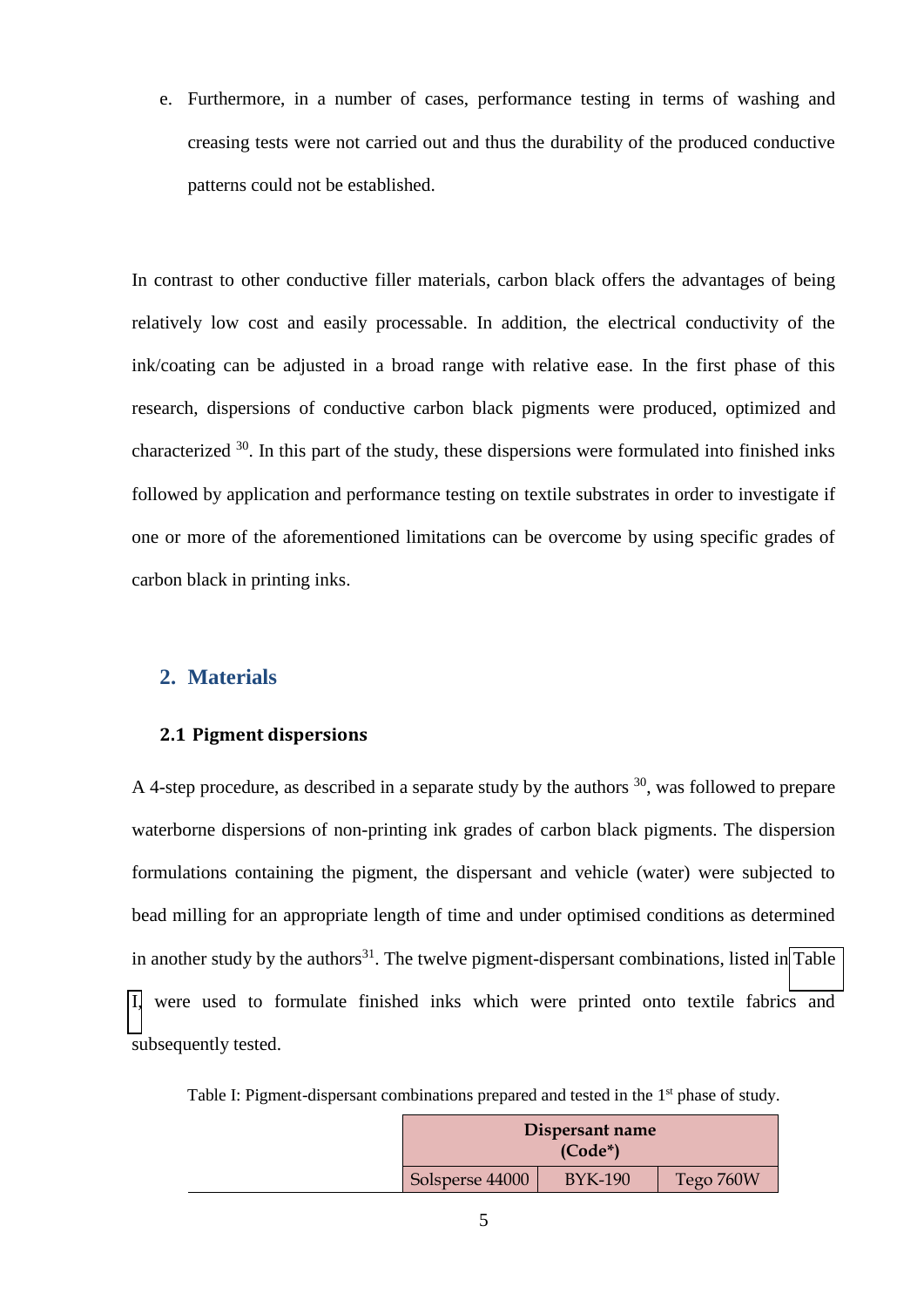|                                                                                                                        |                                                                    | (Dispersant1)           | (Dispersant2)           | (Dispersant3)           |  |
|------------------------------------------------------------------------------------------------------------------------|--------------------------------------------------------------------|-------------------------|-------------------------|-------------------------|--|
| Pigment name<br>(Code*)                                                                                                | Vulcan XC605<br>$SA^{**} = 59 \text{ m}^2/\text{g}$<br>(Carbon1)   | Dispersion 1<br>(C1D1)  | Dispersion 2<br>(C1D2)  | Dispersion 3<br>(C1D3)  |  |
|                                                                                                                        | Ensaco 250G<br>$SA^{**} = 62 \text{ m}^2/\text{g}$<br>(Carbon2)    | Dispersion 4<br>(C2D1)  | Dispersion 5<br>(C2D2)  | Dispersion 6<br>(C2D3)  |  |
|                                                                                                                        | Ensaco 350G<br>$SA^{**} = 770 \text{ m}^2/\text{g}$<br>(Carbon3)   | Dispersion 7<br>(C3D1)  | Dispersion 8<br>(C3D2)  | Dispersion 9<br>(C3D3)  |  |
|                                                                                                                        | Printex XE2B<br>$SA^{**} = 1000 \text{ m}^2/\text{g}$<br>(Carbon4) | Dispersion 11<br>(C4D1) | Dispersion 10<br>(C4D2) | Dispersion 12<br>(C4D3) |  |
| *Code refers to the symbol used in this study for a product instead of its full commercial name<br>** BET Surface area |                                                                    |                         |                         |                         |  |

## <span id="page-6-0"></span>**2.2 Binders**

In this study, polymeric binders were used for one or more of the following: for the let-down of optimized pigment dispersions; and in the primer coating of textile substrates. Three polymeric binders, which represent the types commonly used in inks/coatings for textiles, were selected. The available details for these binders are provided in [Table II.](#page-5-0) In order to calculate the amount of binder that was required to formulate the finished inks from the optimized pigment dispersions, the solid content of each of the three binders was determined using thermogravimetric analysis.

| Table II: Binders used in the study. |
|--------------------------------------|
|--------------------------------------|

| <b>Binder</b><br>(Code)                 | Supplier    | Description                                             | <b>Solids</b><br>content<br>$(wt \frac{0}{0})$ |
|-----------------------------------------|-------------|---------------------------------------------------------|------------------------------------------------|
| Impranil DLC-F<br>(Binder1)             | <b>BASF</b> | Anionic polycarbonate ester<br>polyurethane dispersion  | 40                                             |
| Impranil LP GHG 519<br>(Binder2)        | <b>BASF</b> | Anionic aliphatic polyester-<br>polyurethane dispersion | 40                                             |
| Printofix Binder 83 liquid<br>(Binder3) | Clariant    | Aqueous dispersion of a styrene-<br>acrylic copolymer   | 40                                             |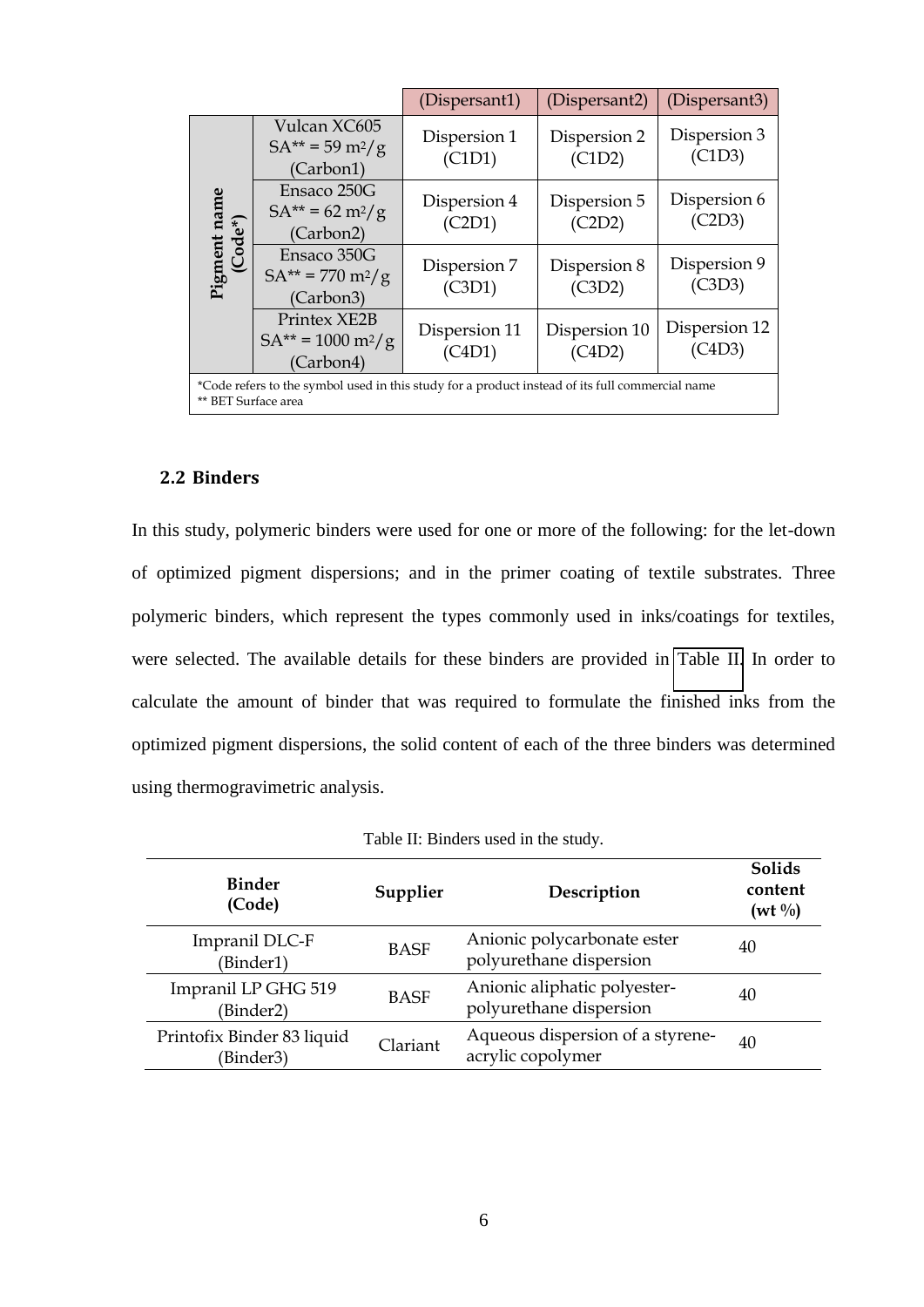#### **2.3 Commercial conductive inks**

The surface resistivity and the durability (resistance to washing and creasing) of the inks that were formulated in this study were compared against two commercially available carbon based inks that were kindly supplied by the respective manufacturers. The surface resistivity values that are shown in [Table III](#page-6-0) relate to an ink layer that has a dry film thickness of 25 microns and deposited on a polyimide film. The solids content of these inks was determined using thermogravimetric analysis.

<span id="page-7-0"></span>

| Product                           | Supplier                             | <b>Surface</b><br>resistivity<br>$(\Omega/\square)$ | Solids content<br>$(wt \frac{0}{0})$ |
|-----------------------------------|--------------------------------------|-----------------------------------------------------|--------------------------------------|
| C2030519P4<br>Carbon/Graphite ink | Gwent<br>Electronic<br>Materials Ltd | $13 - 20$                                           | 40                                   |
| <b>SD 2843 HAL</b>                | Peters GmBH                          | 10                                                  | 73                                   |

Table III: Commercial conductive inks used in the study.

#### **2.4 Substrates**

<span id="page-7-1"></span>The substrates on which the printing of conductive patterns was targeted in this study were textile fabrics. There are number of physical and chemical properties of a textile fabric that might influence the resultant print quality and, in turn, influence the performance/behaviour of the printed patterns. These include the surface smoothness, the absorbency, the surface energy, the fabric construction (weave design, warp and weft count in case of woven fabrics), the GSM, the porosity (related to fabric construction and GSM) and the resistance to acidic/alkaline media. These substrate-dependent variables are important. None-the-less this study was focused on achieving high electrical conductivities in ink formulations. Thus, the testing of substrate-related variables was beyond the scope of this study and some of the tests were carried out on calcium carbonate clay coated paperboard substrate of having a weight per unit area of 240  $g/m^2$ .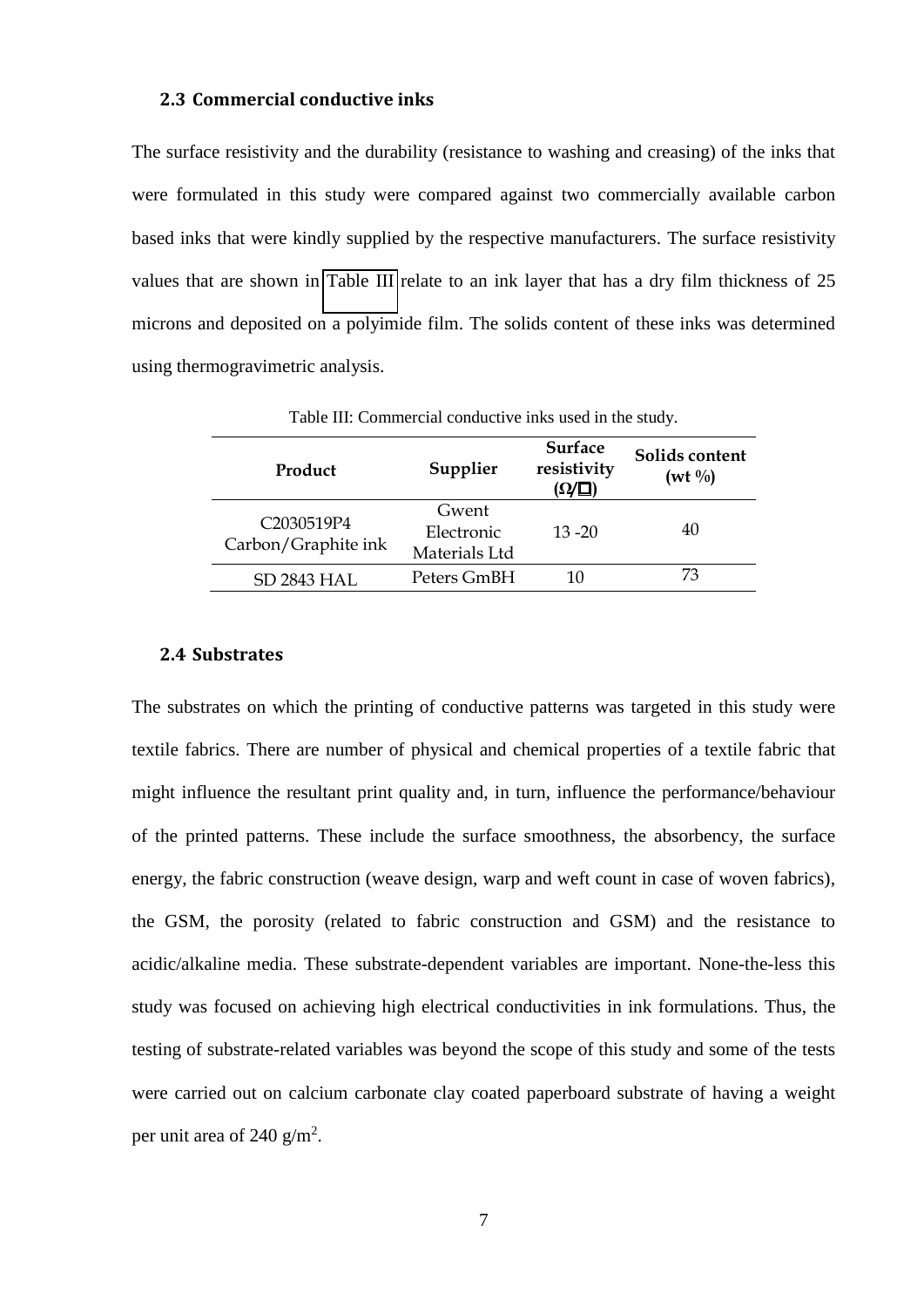For performance testing of inks on textile substrates, 100% cotton and 100% poly(ethylene terephthalate) (elsewhere referred to as polyester) woven fabrics, which are the two more commonly used woven textile fabrics, were selected as the substrates. These fabrics were obtained from Whaley-Bradford Limited, UK. Both the cotton and the polyester fabric had a 1 x 1 plain woven structure and GSM of 80 and 55, respectively.

## **3. Methods**

#### **3.1 Letdown procedure to formulate finished inks**

Each of the 12 optimized pigment dispersions was let-down with Binder1 (B1), Binder2 (B2) and Binder3 (B3). The inks were formulated to contain 100% binder solids on the weight of pigment (referred to as %BOWP). For let-down, 10 g of a pigment dispersion was weighed in a 25 mL beaker and the required amount of binder was added drop-wise using a pipette while the mixture was continuously stirred using a magnetic stirrer. The beaker containing the ink was sealed using parafilm to avoid evaporation and mixing was continued for 10 minutes after addition of the required amount of the binder. The ink was then collected in a glass vial that was covered with a PTFE sealed cap to avoid exposure to air and to prevent evaporation of water.

#### <span id="page-8-0"></span>**3.2 Sample preparation**

For various tests relevant to this study, samples were prepared by depositing the formulated inks onto the paperboard substrate and the selected textile fabrics. Ink deposition was done using a hand coating apparatus from RK PrintCoat Instruments, UK. In the case of textile substrates, primer coated fabrics were also prepared and considered for performance testing of the formulated inks and the commercial inks. To select a binder for primer coating, a separate set of tests was conducted in which each of the three binders that are listed in [Table II](#page-5-0) was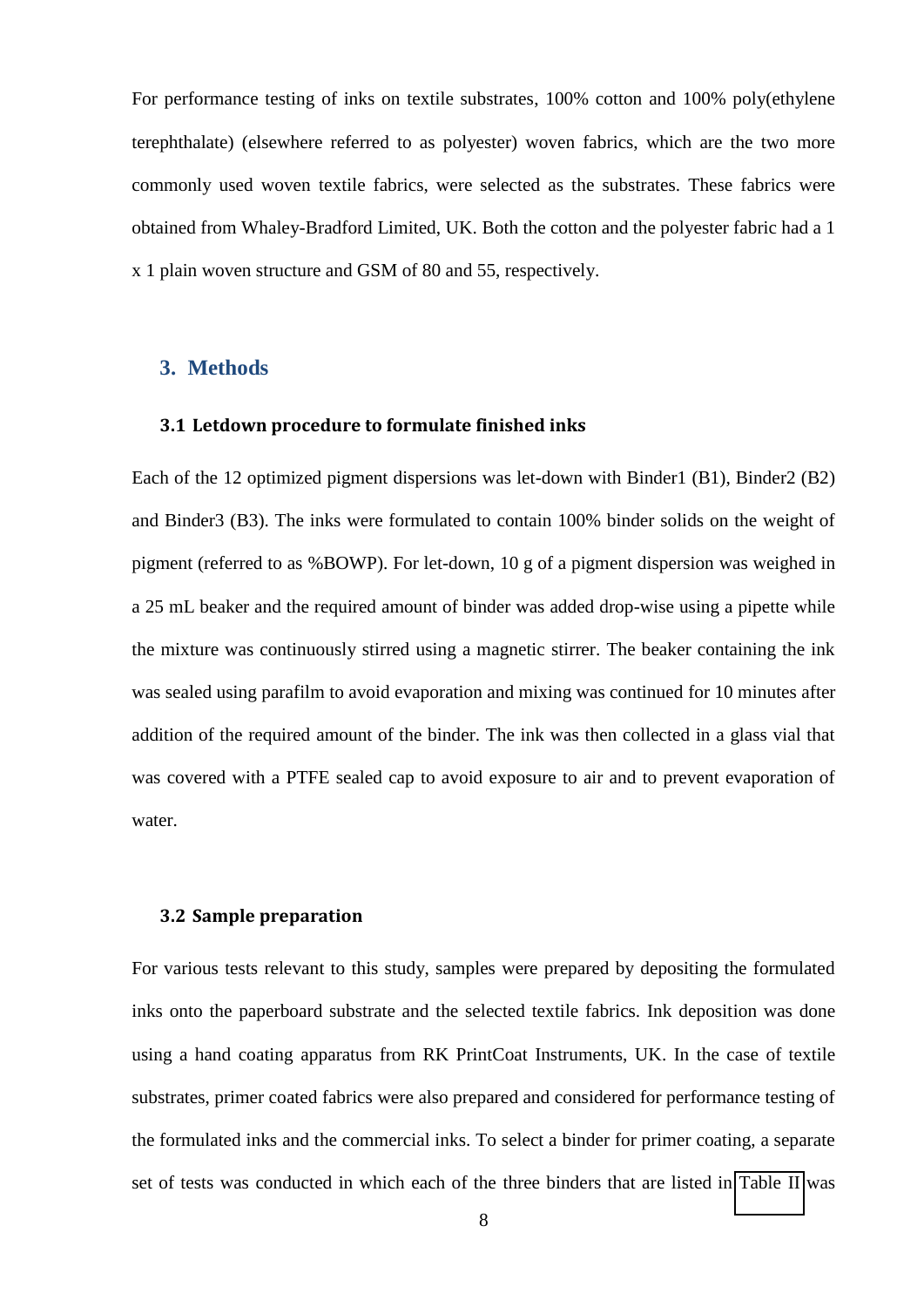padded onto the fabric substrates using a laboratory padder. Binder3 was found to be better than Binder1 and Binder2 in terms of the washing durability of the coating. Figure  $1(a,b)$ show that actual fabric samples while [Figure 1\(](#page-8-0)c,d) show the Binder3 coated fabrics after washing according to BS EN ISO 105-C06 test method. It is evident from [Figure 1\(](#page-8-0)c,d) that the primer coating was durable and it also greatly reduced the surface roughness and porosity of both the fabrics. Binder3 primer coating was thus carried out on the cotton and polyester fabrics by padding the fabrics with the binder.

<span id="page-9-1"></span>

Figure 1: Micrographs of (a) uncoated cotton, (b) uncoated polyester, (c) coated cotton and (d) coated polyester.

#### <span id="page-9-0"></span>**3.3 Durability testing of inks**

In the research that underpins this paper, the washing and creasing durability of inks that were printed onto textile substrates were evaluated. These two tests are arguably the more important durability tests to be carried out on any product in the domain of e-textiles.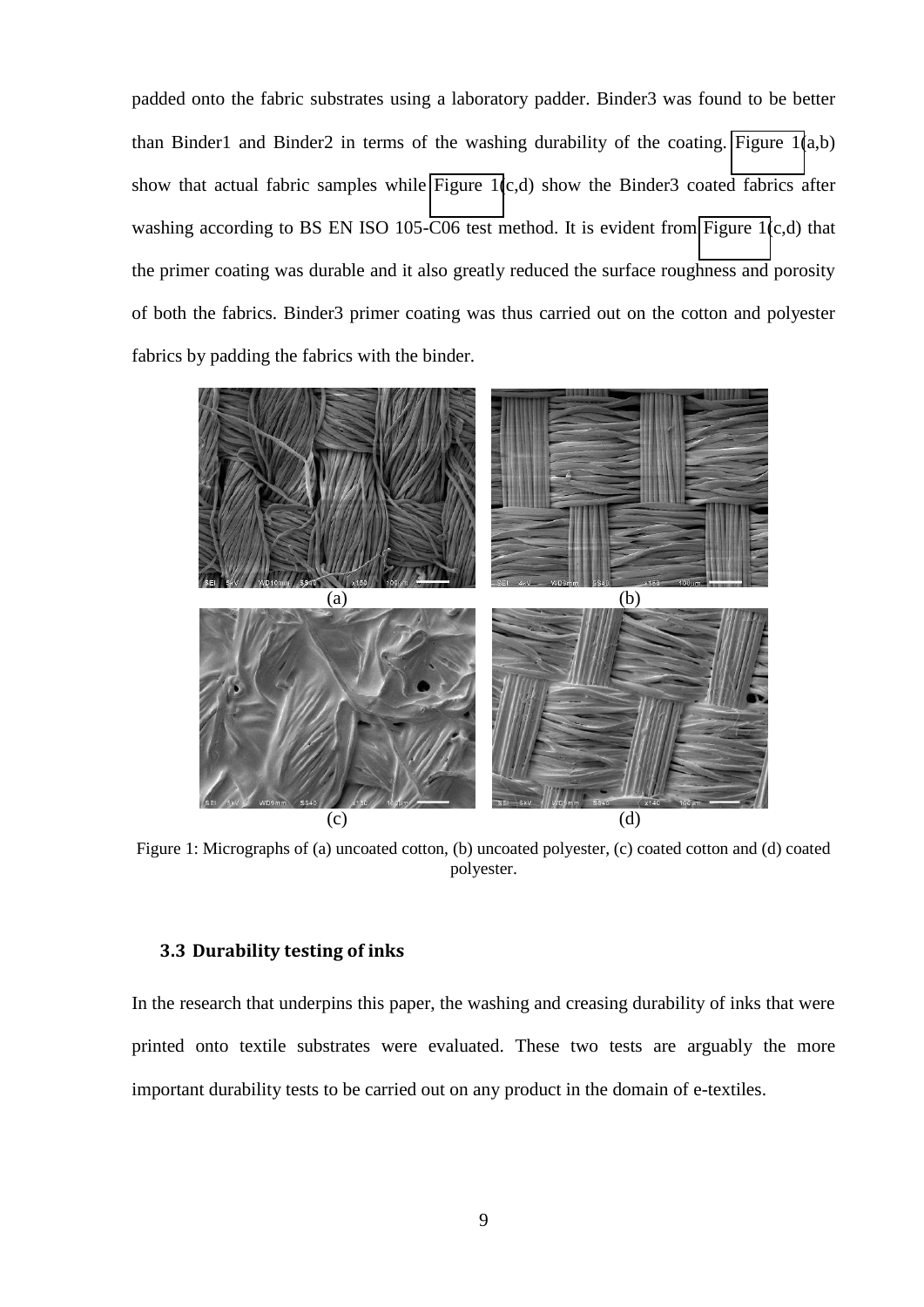#### **3.3.1 Washing tests**

From one of the sets of printed substrates, prepared as described in the preceding section, swatches were cut out for washing tests which were performed according to the BS EN ISO 105-C06:1997 test method. This test method is used to determine the colour fastness of a textile material to domestic washing and commercial laundering. In the context of present study, however, the test was carried out to determine the effects of washing on the surface resistivity of the conductive inks deposited onto textile substrates. The washing tests were carried out on a Mathis Washtester Model WT, which complies with the requirements for a suitable mechanical device, as specified in the standard test method. The AATCC Reference Detergent 1993 (Without Optical Brightener) was used in all the tests.

## **3.3.2 Creasing tests**

Creasing tests were performed according to the ASTM F 2749 – 09 test method, which specifies the procedure, without specifying the precision and bias of the procedure, for the creasing of any part of a membrane switch with conductive circuits. The method defines 'crease' as a ridge or groove made by folding and pressing while a 'crease cycle' is defined as a 180° crease, followed by straightening of the crease. Five creasing cycles were performed and the surface resistivity of the specimen was recorded between successive cycles.

### **3.4 Electrical characterization**

The surface resistivity of drawdowns of dispersions and the inks was recorded using a Keithley digital multimeter (Model 2100). An electrode, designed to record the surface resistivity of a 30 mm x 30 mm printed area was used. A standard 5 kg weight block was used to press the electrode onto the printed substrate, thus helping to ensure that intimate contact between the electrode and the test surface was achieved.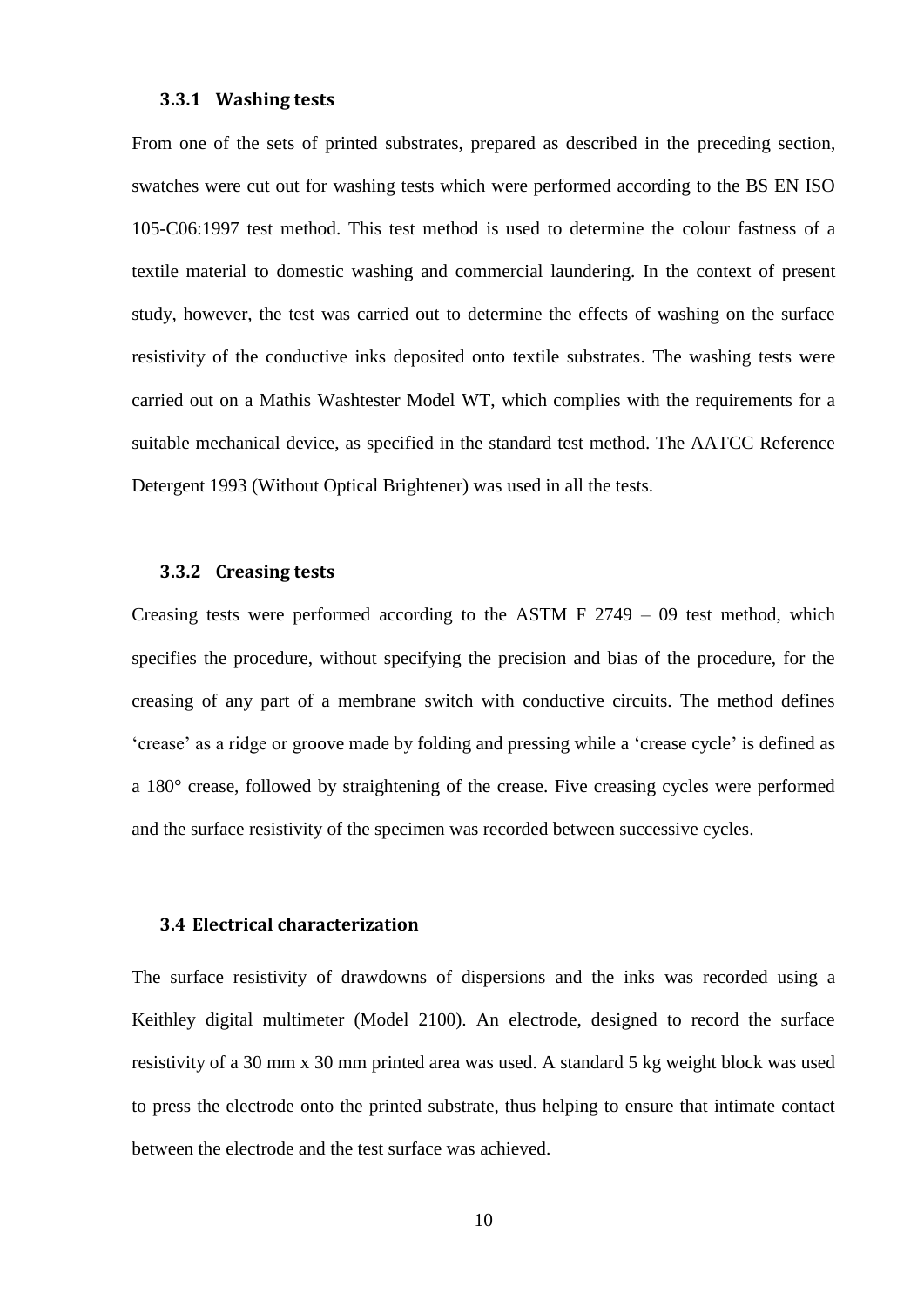## **4. Results and Discussion**

#### **4.1 Let down stability of finished inks**

<span id="page-11-0"></span>As described in Section [3.1,](#page-7-0) different binders were used to convert the optimized pigment dispersions into finished inks. Addition of a binder can induce instability in a pigment dispersion. In the case of conductive dispersions and inks, such instability could become apparent in the form of significant or complete loss of conductivity due to aggregation of the conductive pigment. Thus, in the present study, the surface resistivity measurements were used as an indirect means of assessing the letdown stability of the pigment dispersions. In the first step, the inks were printed onto paperboard substrate instead of textile fabrics. The use of this substrate facilitated the exclusion of the effects of substrate-dependent variations, such as non-uniform absorption/penetration of ink and a corresponding variation in the thickness of the dried ink layer. K bar 3 was used to prepare drawdowns of each of the finished inks and the surface resistivity was recorded, as described in Section [3.4.](#page-9-0) The relevant data is provided in [Figure 2.](#page-11-0) It was found that the inks prepared from the dispersions of both the low surface area pigments and the high surface area pigments possessed comparable surface resistivity. In addition, the surface resistivity of finished inks that were prepared by incorporating different binders in a pigment dispersion was also comparable. This could be considered as an indication of the fact that none of the dispersions were destabilized as a result of letdown with the different binders that were considered in this study. This point is particularly significant for the dispersions of high surface area pigments in which large amounts of dispersants, as high as up to 225 % on the weight of pigment, were present.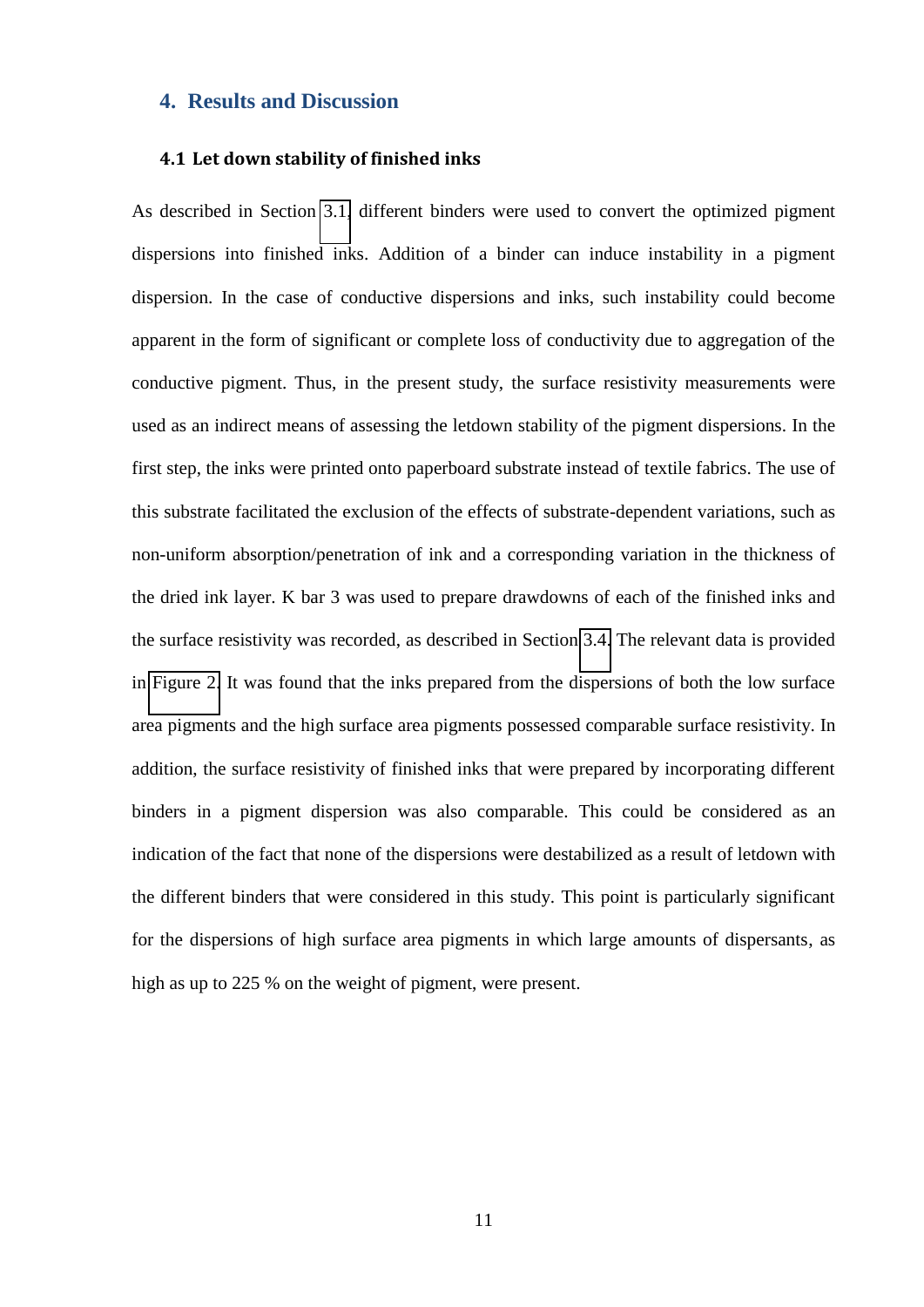

Figure 2: Surface resistivity of inks prepared using different binders.

<span id="page-12-0"></span>It was observed in some trial experiments that K bar 9, that gives a wet film deposit of 120 たm, was appropriate for ink deposition on textile substrates. However, when drawdowns were prepared on paperboard substrate using K bar 9, a significant deformation of the paperboard substrate resulted. This made it difficult to obtain a stable measurement of surface resistivity. Thus, the test samples for surface resistivity measurements of multiple layers of ink were produced with three ink layers deposited on top of each other using K-bar 3 (K-bar 3 produces a wet film deposit of 24  $\mu$ m). The ink layers were air dried at ambient temperature for one hour and the surface resistivity was recorded between successive ink depositions. After deposition of the third ink layer, the printed substrates were oven dried at 60 °C for 30 minutes followed by conditioning at ambient temperature (20-23 ºC) for one hour before the surface resistivity was recorded. This approach also ensured that potential unwanted effects such as migration of binder to the surface of ink layer during drying were eliminated or minimized. The data thus obtained [\(Figure 3\)](#page-12-0) provided the electrical characteristics of single layer and multiple layers of the formulated inks.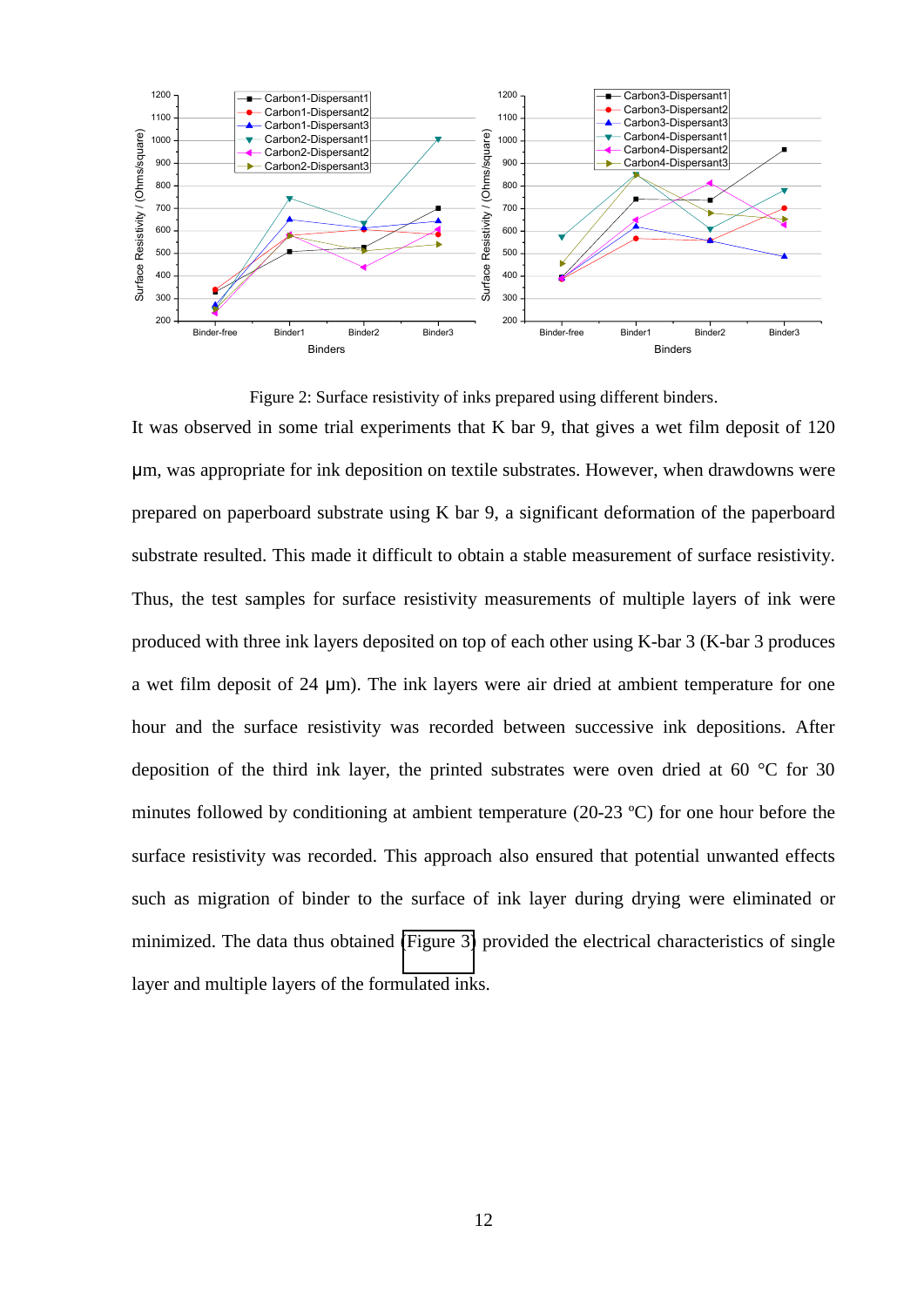<span id="page-13-0"></span>

Figure 3: Surface resistivity of single and multiple layers of (a) Carbon1 inks, (b) Carbon2 inks, (c) Carbon3 inks and (d) Carbon4 inks.

## **4.2 Printing and testing on textile substrates**

#### **4.2.1 Washing performance of inks produced using different binders**

<span id="page-13-1"></span>The presence of hydrophilic entities of the dispersants can result in a significant reduction in the water and chemical resistance of the dry ink film 32-34. This effect can be more pronounced if large amount of a dispersant is present in the formulation, as in the case of this study. In order to test the durability of films of inks formulated to contain 100% BOWP of various binders, fabrics were printed and tested. The results of washing tests, tabulated in [Table IV](#page-13-0) and [Table V](#page-13-1) indicate that none of the three binders was significantly inferior to others in terms of furnishing resistance to washing. However, in most cases, the increase in surface resistivity was the least in those inks that were prepared using Binder3. Furthermore, the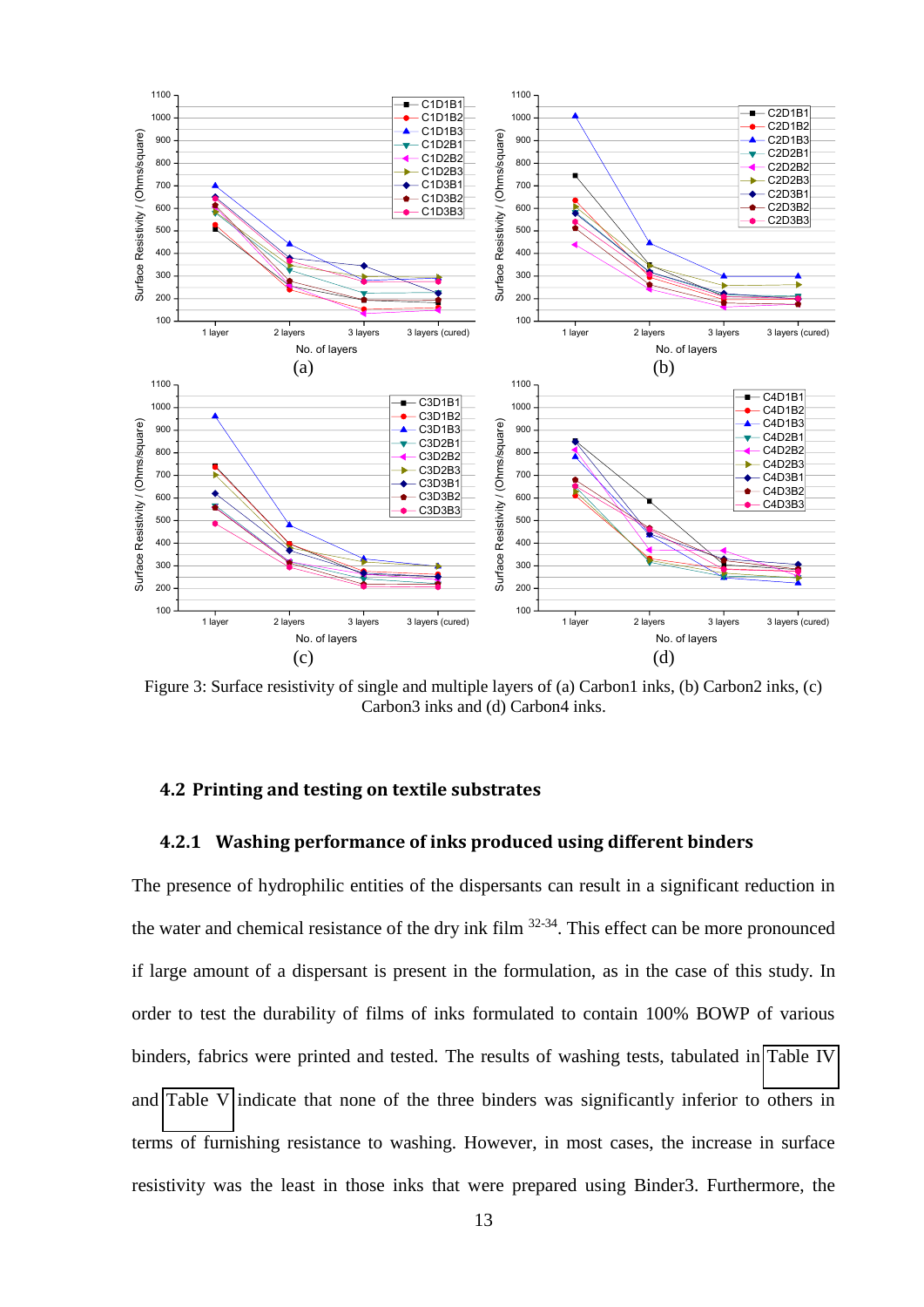surface resistivity of ink films containing Binder3 was generally less (before and after the wash tests) compared to the surface resistivity of ink films containing Binder1 or Binder2.

|                                           |                        |      | Surface resistivity $(\Omega/\square)$ |                 |  |  |
|-------------------------------------------|------------------------|------|----------------------------------------|-----------------|--|--|
|                                           | <b>Ink composition</b> |      | <b>After</b>                           | $\frac{0}{0}$   |  |  |
|                                           |                        | wash | wash                                   | <b>Increase</b> |  |  |
|                                           | Binder1 100% BOWP      | 442  | 536                                    | 21.26           |  |  |
| Carbon1 31 wt%,<br>Dispersant1 15% DOWP   | Binder2 100% BOWP      | 276  | 365                                    | 32.24           |  |  |
|                                           | Binder3 100% BOWP      | 287  | 311                                    | 8.36            |  |  |
|                                           | Binder1 100% BOWP      | 558  | 690                                    | 23.65           |  |  |
| Carbon1 31 wt%,<br>Dispersant2 15% DOWP   | Binder2 100% BOWP      | 200  | 257                                    | 28.50           |  |  |
|                                           | Binder3 100% BOWP      | 139  | 169                                    | 21.58           |  |  |
|                                           | Binder1 100% BOWP      | 725  | 737                                    | 1.65            |  |  |
| Carbon1 31 wt%,<br>Dispersant3 15% DOWP   | Binder2 100% BOWP      | 225  | 264                                    | 17.33           |  |  |
|                                           | Binder3 100% BOWP      | 99   | 123                                    | 24.24           |  |  |
|                                           |                        |      |                                        |                 |  |  |
|                                           | Binder1 100% BOWP      | 220  | 320                                    | 45.45           |  |  |
| Carbon2 23 wt%,<br>Dispersant1 17.5% DOWP | Binder2 100% BOWP      | 155  | 218                                    | 40.64           |  |  |
|                                           | Binder3 100% BOWP      | 127  | 166                                    | 30.71           |  |  |
|                                           | Binder1 100% BOWP      | 270  | 383                                    | 41.85           |  |  |
| Carbon2 23 wt%,<br>Dispersant2 17.5% DOWP | Binder2 100% BOWP      | 144  | 194                                    | 34.72           |  |  |
|                                           | Binder3 100% BOWP      | 140  | 188                                    | 34.28           |  |  |
|                                           | Binder1 100% BOWP      | 307  | 361                                    | 17.59           |  |  |
| Carbon2 22 wt%,<br>Dispersant3 17.5% DOWP | Binder2 100% BOWP      | 166  | 264                                    | 59.04           |  |  |
|                                           | Binder3 100% BOWP      | 151  | 201                                    | 33.11           |  |  |

Table IV: Change in surface resistivity after washing of Carbon1-/Carbon2- containing ink films deposited onto cotton fabric.

Table V: Change in surface resistivity after washing of Carbon3-/Carbon4- containing ink films deposited onto cotton fabric.

| <b>Ink</b> composition                               |                   | Surface resistivity $(\Omega/\square)$ |       |                 |  |
|------------------------------------------------------|-------------------|----------------------------------------|-------|-----------------|--|
|                                                      |                   | <b>Before</b>                          | After | $\frac{6}{9}$   |  |
|                                                      |                   | wash                                   | wash  | <b>Increase</b> |  |
| Carbon <sub>3</sub> 11 wt%,<br>Dispersant1 155% DOWP | Binder1 100% BOWP | 568                                    | 938   | 65.14           |  |
|                                                      | Binder2 100% BOWP | 441                                    | 1050  | 138.09          |  |
|                                                      | Binder3 100% BOWP | 324                                    | 573   | 76.85           |  |
| Carbon3 11 wt%,<br>Dispersant2 155% DOWP             | Binder1 100% BOWP | 422                                    | 896   | 112.32          |  |
|                                                      | Binder2 100% BOWP | 297                                    | 493   | 65.99           |  |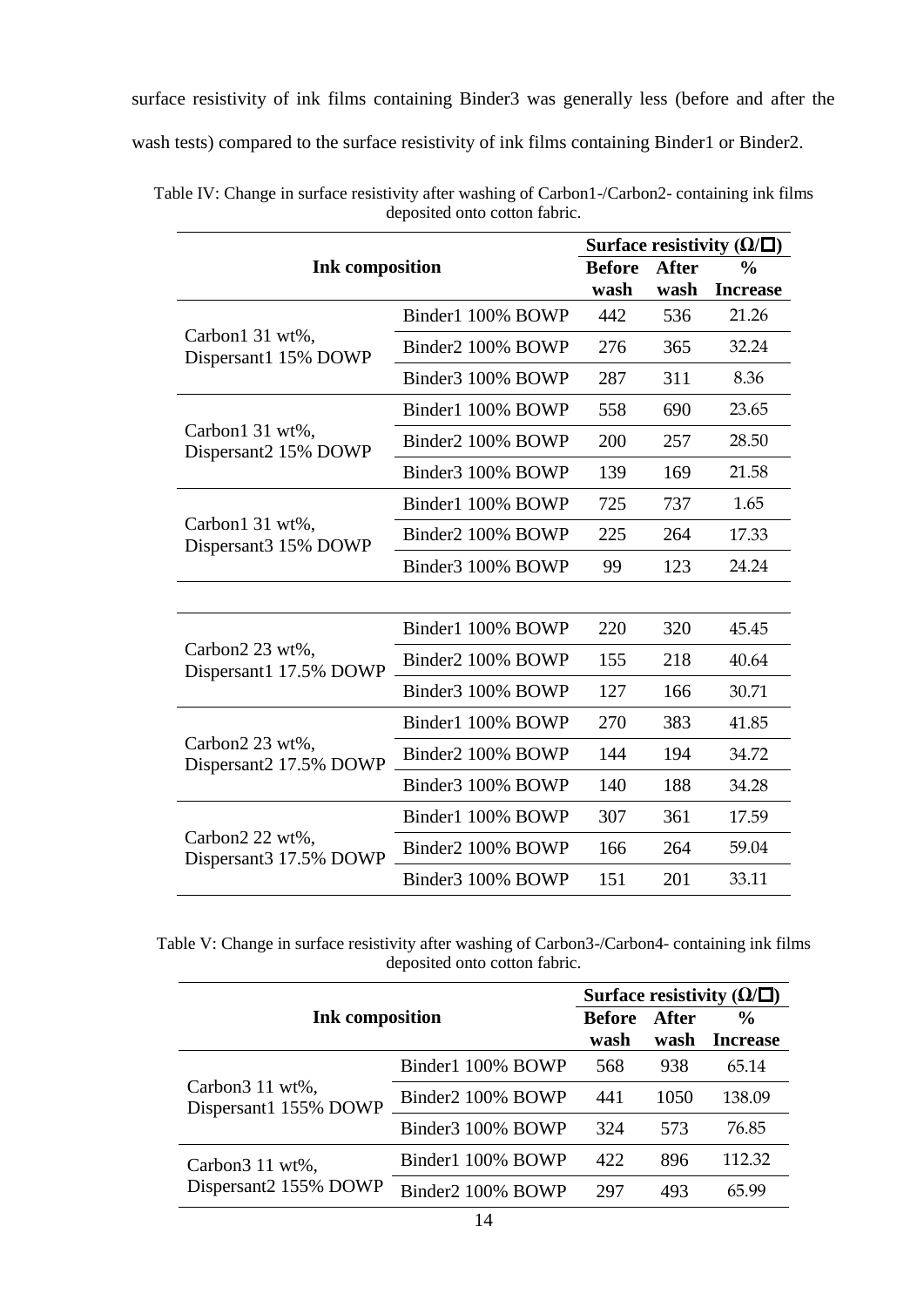|                                             | Binder3 100% BOWP | 188  | 350  | 86.17  |
|---------------------------------------------|-------------------|------|------|--------|
|                                             | Binder1 100% BOWP | 461  | 1645 | 256.83 |
| Carbon3 10.5 wt%,<br>Dispersant 3155% DOWP  | Binder2 100% BOWP | 216  | 462  | 113.88 |
|                                             | Binder3 100% BOWP | 112  | 182  | 62.50  |
|                                             |                   |      |      |        |
|                                             | Binder1 100% BOWP | 1321 | 2943 | 122.78 |
| Carbon $49.5$ wt%,<br>Dispersant1 225% DOWP | Binder2 100% BOWP | 784  | 1966 | 150.76 |
|                                             | Binder3 100% BOWP | 376  | 987  | 162.50 |
|                                             | Binder1 100% BOWP | 647  | 2955 | 356.72 |
| Carbon $49.5$ wt%,<br>Dispersant2 225% DOWP | Binder2 100% BOWP | 411  | 1314 | 219.71 |
|                                             | Binder3 100% BOWP | 277  | 582  | 110.11 |
| Carbon $49.3$ wt%,<br>Dispersant 3225% DOWP | Binder1 100% BOWP | 721  | 1251 | 73.51  |
|                                             | Binder2 100% BOWP | 241  | 410  | 70.12  |
|                                             | Binder3 100% BOWP | 206  | 340  | 65.05  |

<span id="page-15-0"></span>The results presented in [Table IV](#page-13-0) and [Table V](#page-13-1) also indicate clearly that the increase in surface resistivity was more pronounced in the case of inks containing high surface area pigments. This could be attributed to the considerably large amounts of dispersants present in these formulations. More importantly, it must be noted that in order to maintain a comparable pigment:binder ratio in all of the inks, the amount of binder in a dispersion was calculated on the weight of pigment in the dispersion. Thus, in the case of high surface area pigments, the amount of binder was below the minimum recommended quantities.

### <span id="page-15-1"></span>**4.2.2 Testing of inks on different substrates**

It is well-known that substrate surface characteristics can greatly influence the properties and in turn the performance of ink films. Thus, at this stage in the present study, the inks were printed and tested on the uncoated fabric substrates and Binder3-coated fabric substrates that were prepared by following the procedure described in Section [3.2.](#page-7-1) On the basis of a consideration of the results presented in the preceding section, only the inks containing Binder3 were considered for further testing.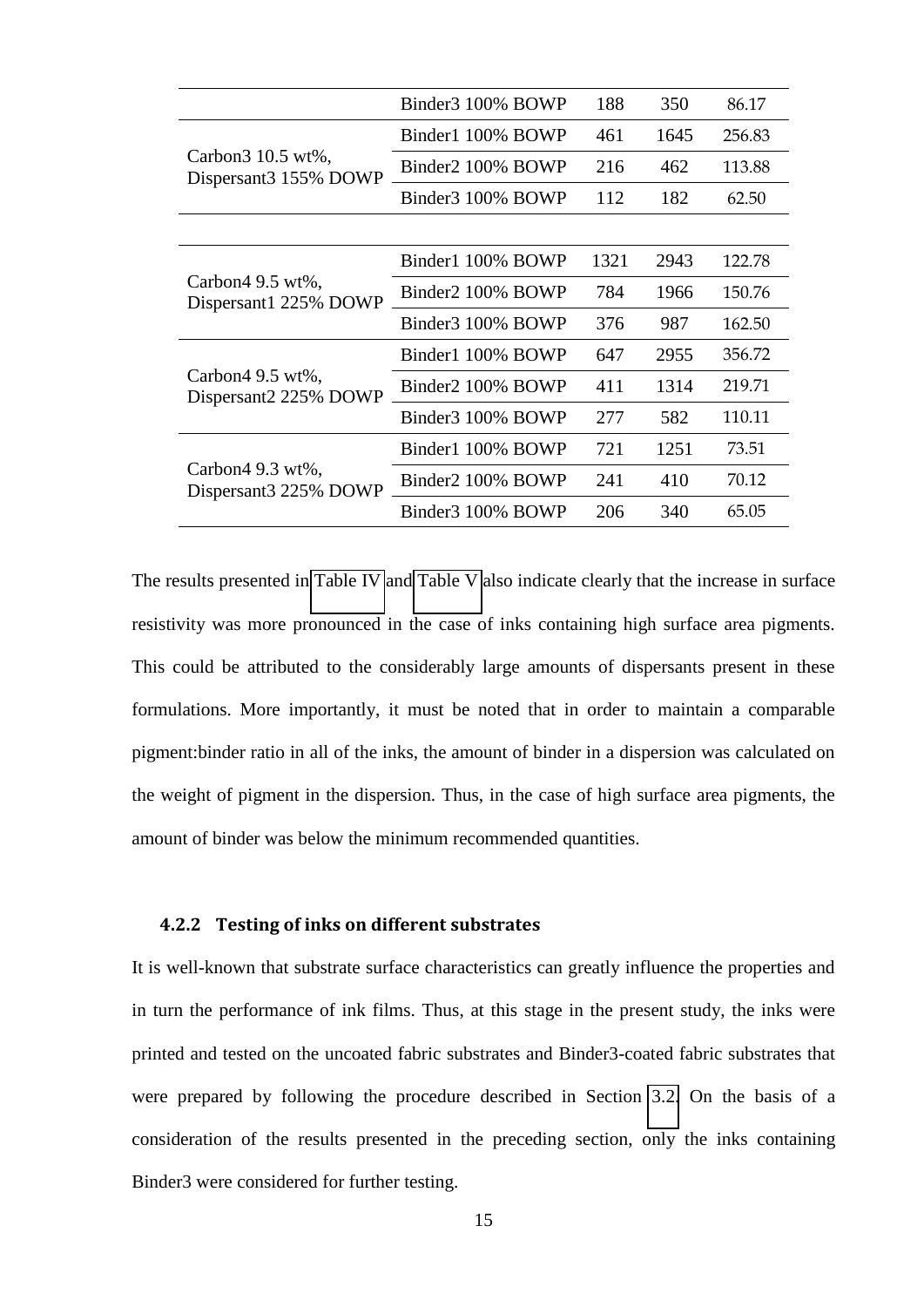It is evident from the data presented in [Table VI](#page-15-0) and [Table VII](#page-15-1) that in the case of both cotton as well as the polyester fabric substrates, the surface resistivity is generally reduced when an ink is printed onto a binder coated substrate. This is commonly attributed to improved ink film integrity due to a lesser extent of pores and capillaries. Owing to the very low GSM and open structure of the polyester fabric, the drawdowns produced on it were not very uniform and the corresponding surface resistivity values varied within a broad range.

| Table VI: Surface resistivity data of the films of inks prepared from the dispersions of Carbon 1 and |
|-------------------------------------------------------------------------------------------------------|
| Carbon2 pigments.                                                                                     |

|                                          | Surface resistivity $(\Omega/\square)$ |                 |               |                  |
|------------------------------------------|----------------------------------------|-----------------|---------------|------------------|
| <b>Ink composition</b>                   | <b>Cotton</b>                          |                 |               | <b>Polyester</b> |
|                                          | <b>Coated</b>                          | <b>Uncoated</b> | <b>Coated</b> | <b>Uncoated</b>  |
| Carbon1 31 wt%,                          |                                        | 178             | 130           | 193              |
| Dispersant1 15% DOWP, Binder 3 100% BOWP | 128                                    |                 |               |                  |
| Carbon1 31 wt%,                          |                                        | 101             | 153           | 206              |
| Dispersant2 15% DOWP, Binder 3 100% BOWP | 121                                    |                 |               |                  |
| Carbon1 31 wt%,                          |                                        | 102             | 98            | 137              |
| Dispersant 315% DOWP, Binder 3 100% BOWP | 83                                     |                 |               |                  |
|                                          |                                        |                 |               |                  |
| Carbon2 23 wt%,                          |                                        |                 |               |                  |
| Dispersant1 17.5% DOWP, Binder 3 100%    | 76                                     | 149             | 93            | 220              |
| <b>BOWP</b>                              |                                        |                 |               |                  |
| Carbon2 23 wt%,                          |                                        |                 |               |                  |
| Dispersant2 17.5% DOWP, Binder 3 100%    | 98                                     | 152             | 91            | 236              |
| <b>BOWP</b>                              |                                        |                 |               |                  |
| Carbon2 22 wt%,                          |                                        |                 |               |                  |
| Dispersant 317.5% DOWP, Binder 3 100%    | 101                                    | 139             | 100           | 252              |
| <b>BOWP</b>                              |                                        |                 |               |                  |

Table VII: Surface resistivity data of the films of inks prepared from the dispersions of Carbon3 and Carbon4 pigments.

<span id="page-16-0"></span>

|                                                                                    | Surface resistivity $(\Omega/\square)$ |                          |                  |     |  |
|------------------------------------------------------------------------------------|----------------------------------------|--------------------------|------------------|-----|--|
| <b>Ink</b> composition                                                             | <b>Cotton</b>                          |                          | <b>Polyester</b> |     |  |
|                                                                                    | <b>Coated</b>                          | Uncoated Coated Uncoated |                  |     |  |
| Carbon <sub>3</sub> 11 wt%,<br>Dispersant1 155% DOWP, Binder 3 100%<br><b>BOWP</b> | 216                                    | 282                      | 166              | 274 |  |
| Carbon $311$ wt%,<br>Dispersant2 155% DOWP, Binder 3 100%<br><b>BOWP</b>           | 159                                    | 180                      | 133              | 175 |  |
| Carbon $310.5$ wt%,                                                                | 102                                    | 127                      | 122              | 138 |  |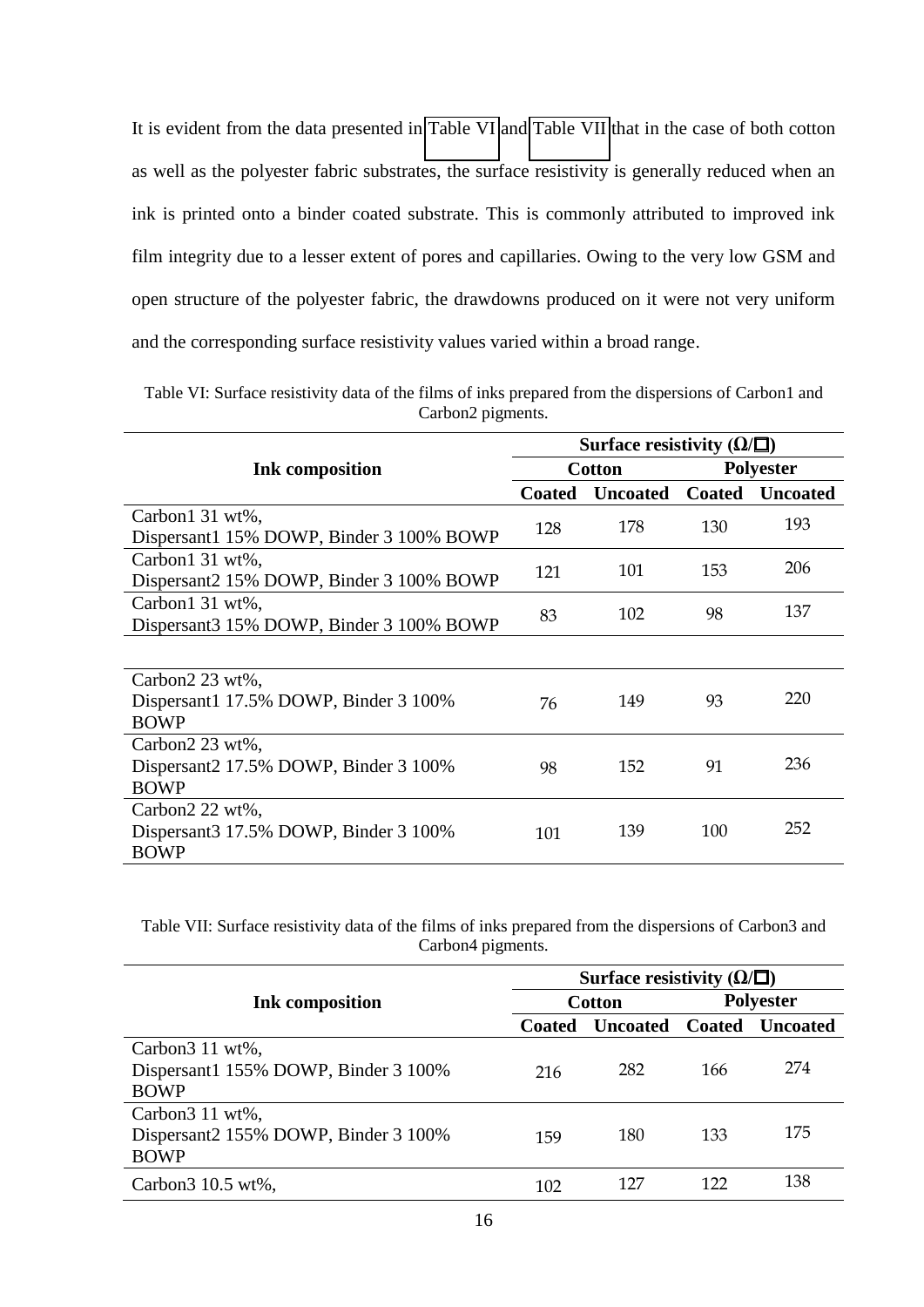| Dispersant3 155% DOWP, Binder 3 100%<br><b>BOWP</b> |     |     |     |     |
|-----------------------------------------------------|-----|-----|-----|-----|
|                                                     |     |     |     |     |
| Carbon $49.5$ wt%,                                  |     |     |     |     |
| Dispersant1 225% DOWP, Binder 3 100%                | 187 | 392 | 113 | 407 |
| <b>BOWP</b>                                         |     |     |     |     |
| Carbon $49.5$ wt%,                                  |     |     |     |     |
| Dispersant 2225% DOWP, Binder 3 100%                | 351 | 301 | 130 | 487 |
| <b>BOWP</b>                                         |     |     |     |     |
| Carbon $49.3$ wt%,                                  |     |     |     |     |
| Dispersant 3225% DOWP, Binder 3 100%                | 241 | 230 | 114 | 135 |
| <b>BOWP</b>                                         |     |     |     |     |

#### **4.2.3 Performance comparison against commercial inks**

<span id="page-17-0"></span>The washing and creasing performance of the Binder3 containing inks were compared against that of the selected commercial conductive inks. For this purpose, the commercial inks were drawn on the fabric substrates, followed by curing and washing the printed fabrics. From the data provided in [Table VIII](#page-16-0) and [Table IX,](#page-17-0) it is clear that increase in the surface resistivity, when an ink film was deposited on Binder3-coated polyester fabric, was slightly less than that in the surface resistivity of the film of same ink deposited onto uncoated cotton fabric. This difference could probably be due to improved bonding of ink layer onto the binder impregnated substrate.

Prior to washing, the surface resistivity of the films produced from the commercial inks was considerably lower than the surface resistivity of the films produced from the formulated inks. However, the films produced from the commercial inks were less durable, as indicated by a significantly greater increase in the surface resistivity after washing [\(Table X\)](#page-17-1). Furthermore, the commercial inks were removed from large areas of the fabrics during washing. This showed that the commercial inks tested were not suitable for printing fine lines, a quality that is often required of prints when printing electrical interconnects.

<span id="page-17-1"></span>Table VIII: Change in surface resistivity after washing of Carbon1-/Carbon2- containing ink films.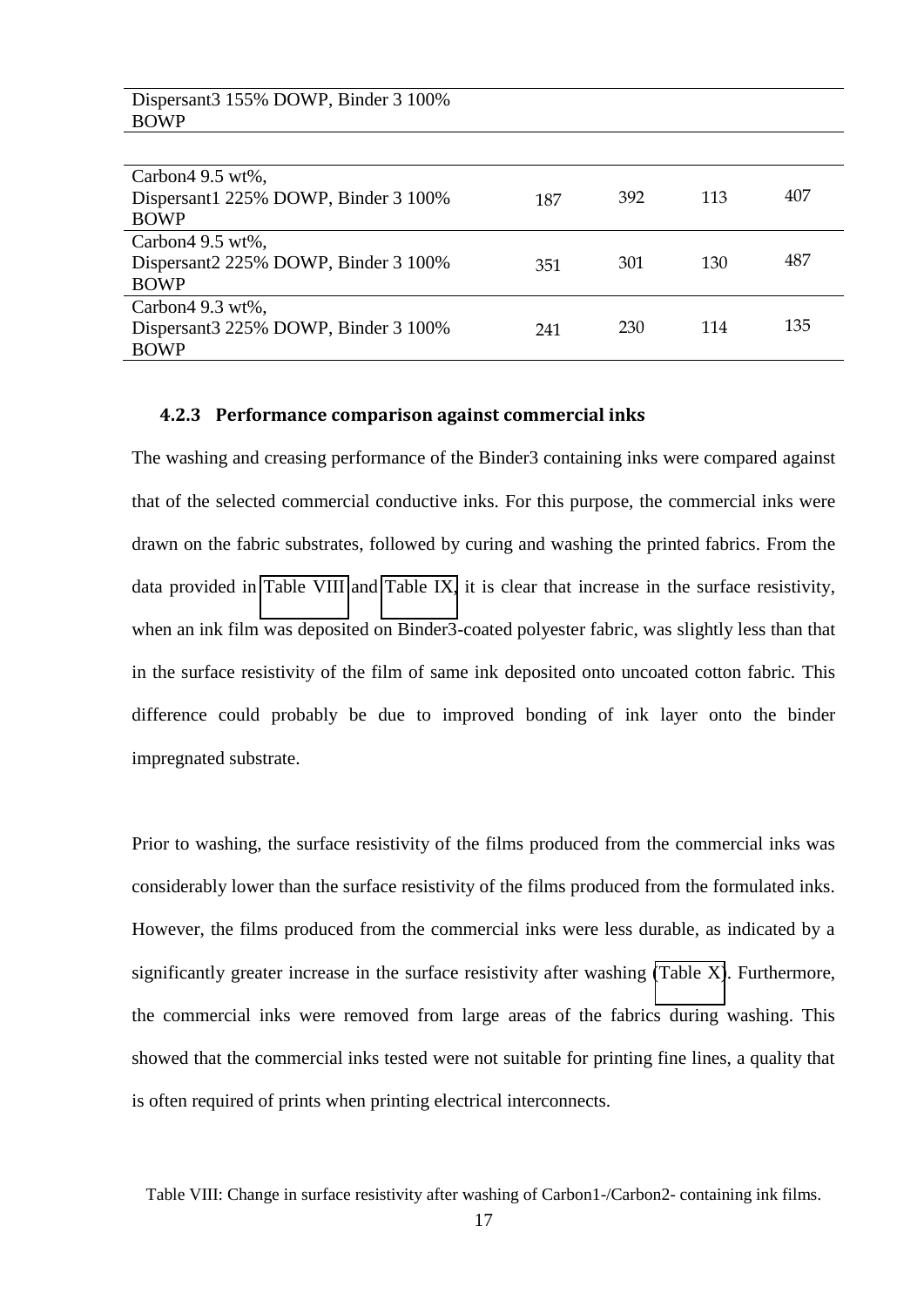|                                                               |                         | Surface resistivity $(\Omega/\square)$ |              |                 |  |  |
|---------------------------------------------------------------|-------------------------|----------------------------------------|--------------|-----------------|--|--|
| <b>Ink composition</b>                                        | <b>Substrate</b>        |                                        | <b>After</b> | $\frac{0}{0}$   |  |  |
|                                                               |                         | wash                                   | wash         | <b>Increase</b> |  |  |
| Carbon1 31 wt%,                                               | <b>Uncoated Cotton</b>  | 287                                    | 311          | 8.36            |  |  |
| Dispersant1 15% DOWP,<br>Binder 3 100% BOWP.                  | <b>Coated Polyester</b> | 112                                    | 118          | 5.36            |  |  |
| Carbon1 31 wt%,<br>Dispersant2 15% DOWP,                      | <b>Uncoated Cotton</b>  | 139                                    | 169          | 21.58           |  |  |
| Binder3 100% BOWP                                             | <b>Coated Polyester</b> | 101                                    | 99           | $-1.49$         |  |  |
| Carbon1 31 wt%,<br>Dispersant 315% DOWP,<br>Binder3 100% BOWP | <b>Uncoated Cotton</b>  | 99                                     | 123          | 24.24           |  |  |
|                                                               | <b>Coated Polyester</b> | 129                                    | 157          | 21.58           |  |  |
|                                                               |                         |                                        |              |                 |  |  |
| Carbon2 23 wt%,                                               | <b>Uncoated Cotton</b>  | 127                                    | 166          | 30.71           |  |  |
| Dispersant1 17.5% DOWP,<br>Binder3 100% BOWP                  | <b>Coated Polyester</b> | 139                                    | 178          | 27.87           |  |  |
| Carbon2 $23$ wt%,                                             | <b>Uncoated Cotton</b>  | 140                                    | 188          | 34.28           |  |  |
| Dispersant2 17.5% DOWP,<br>Binder3 100% BOWP                  | <b>Coated Polyester</b> | 153                                    | 183          | 19.63           |  |  |
| Carbon2 22 wt%,                                               | <b>Uncoated Cotton</b>  | 151                                    | 201          | 33.11           |  |  |
| Dispersant 317.5% DOWP,<br>Binder3 100% BOWP                  | <b>Coated Polyester</b> | 223                                    | 275          | 23.15           |  |  |

Table IX: Change in surface resistivity after washing of Carbon3-/Carbon4- containing ink films.

<span id="page-18-0"></span>

|                                             |                         | Surface resistivity ( $\Omega/\square$ ) |              |                 |  |
|---------------------------------------------|-------------------------|------------------------------------------|--------------|-----------------|--|
| <b>Ink composition</b>                      | <b>Substrate</b>        |                                          | <b>After</b> | $\frac{0}{0}$   |  |
|                                             |                         | wash                                     | wash         | <b>Increase</b> |  |
| Carbon <sub>3</sub> 11 wt%,                 | <b>Uncoated Cotton</b>  | 324                                      | 573          | 76.85           |  |
| Dispersant1 155% DOWP,<br>Binder3 100% BOWP | <b>Coated Polyester</b> | 115                                      | 129          | 12.52           |  |
| Carbon3 11 wt%,                             | <b>Uncoated Cotton</b>  | 188                                      | 350          | 86.17           |  |
| Dispersant2 155% DOWP,<br>Binder3 100% BOWP | <b>Coated Polyester</b> | 128                                      | 145          | 12.44           |  |
| Carbon3 10.5 wt%,                           | <b>Uncoated Cotton</b>  | 112                                      | 182          | 62.50           |  |
| Dispersant3 155% DOWP,<br>Binder3 100% BOWP | <b>Coated Polyester</b> | 69                                       | 77           | 11.49           |  |
|                                             |                         |                                          |              |                 |  |
| Carbon4 9.5 wt%,                            | <b>Uncoated Cotton</b>  | 376                                      | 987          | 162.50          |  |
| Dispersant1 225% DOWP,<br>Binder3 100% BOWP | <b>Coated Polyester</b> | 739                                      | 1686         | 128.14          |  |
| Carbon4 9.5 wt%,                            | <b>Uncoated Cotton</b>  | 277                                      | 582          | 110.11          |  |
| Dispersant2 225% DOWP,<br>Binder3 100% BOWP | <b>Coated Polyester</b> | 116                                      | 238          | 105.17          |  |
| Carbon4 9.3 wt%,                            | <b>Uncoated Cotton</b>  | 206                                      | 340          | 65.05           |  |
| Dispersant3 225% DOWP,<br>Binder3 100% BOWP | <b>Coated Polyester</b> | 102                                      | 132          | 29.41           |  |

Table X: Washing tests results of commercial inks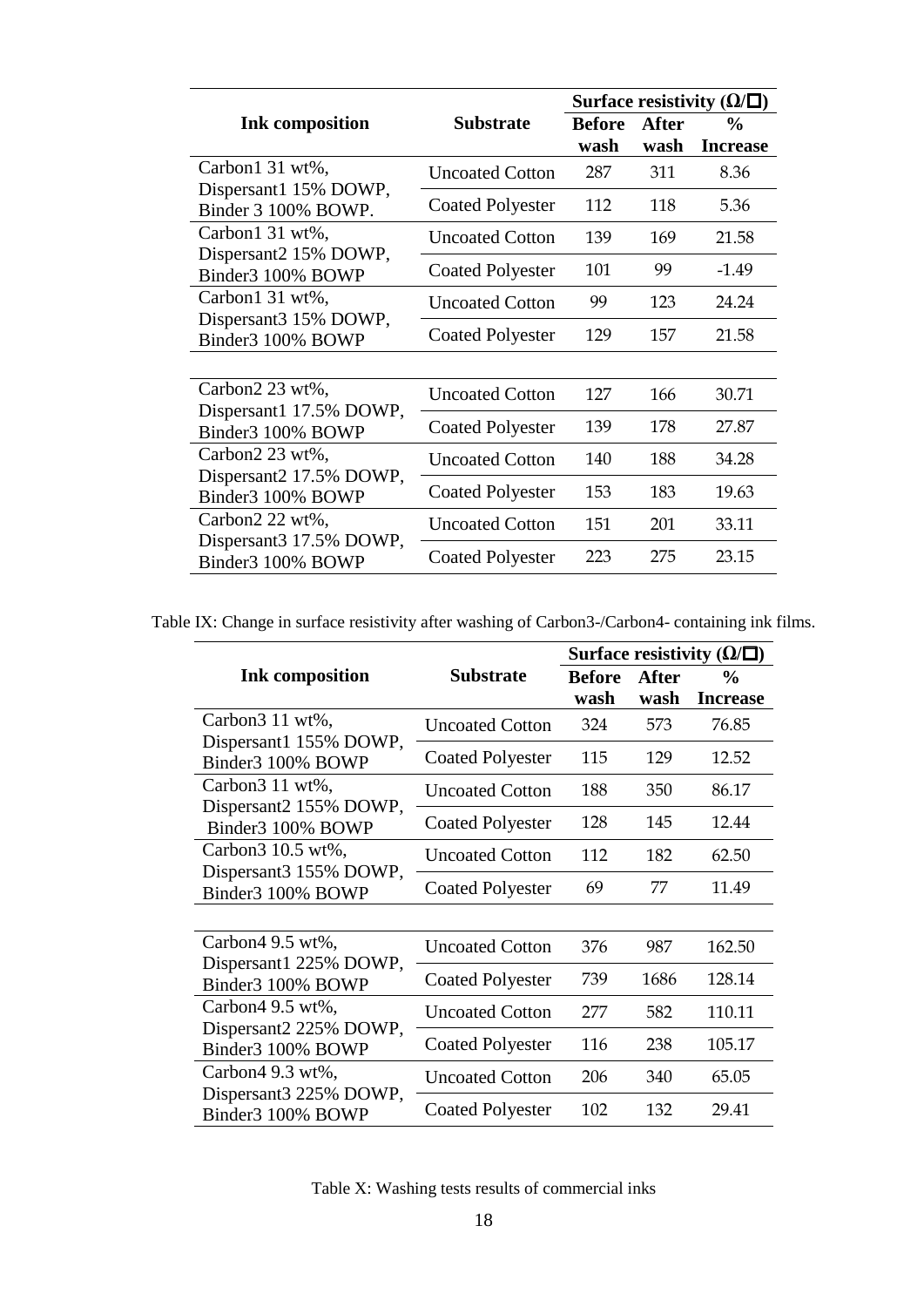|                                                                                        |                        | Surface resistivity ( $\Omega/\square$ ) |               |                                  |  |  |
|----------------------------------------------------------------------------------------|------------------------|------------------------------------------|---------------|----------------------------------|--|--|
| Ink name                                                                               | <b>Substrate</b>       | <b>Before</b><br>wash                    | After<br>wash | $\frac{0}{0}$<br><b>Increase</b> |  |  |
| Gwent C2030519P4                                                                       | <b>Uncoated Cotton</b> | 20.83                                    | 81.9          | 293.18                           |  |  |
| Gwent C2030519P4                                                                       | Coated Polyester       | 19.14                                    | 77.4          | 304.39                           |  |  |
| Peters SD 2843 HAL                                                                     | <b>Uncoated Cotton</b> | 59.96                                    | <b>NR</b>     |                                  |  |  |
| Peters SD 2843 HAL                                                                     | Coated Polyester       | 42.5                                     | 307           | 622.35                           |  |  |
| NR refers to 'no reading', i.e., the surface resistivity was higher than 100 $M\Omega$ |                        |                                          |               |                                  |  |  |

The creasing resistance of only the ink films produced on Binder3-coated polyester fabric was tested according to the procedure outlined in Section [3.3.2.](#page-9-1) Durability of the ink films to withstand up to five creasing cycles was tested and the surface resistivity was recorded after each cycle. The results are tabulated in [Table XI.](#page-18-0) The results of creasing tests indicate that the overall increase in the surface resistivity of the films produced from the formulated inks was considerably lower compared to the increase in surface resistivity of films produced from the commercial inks. Furthermore, it was also noticed that the increase in surface resistivity was more pronounced in case of the inks that were prepared from the dispersions of high surface area pigments. As in the case of washing performance, this can be attributed to the very low binder solids content in the inks formulated from the dispersions of high surface area pigments.

|                                                              | Surface resistivity ( $\Omega/\square$ ) |                         |                |     |     |     |                          |
|--------------------------------------------------------------|------------------------------------------|-------------------------|----------------|-----|-----|-----|--------------------------|
| Ink composition                                              |                                          | Number of crease cycles |                |     |     |     | <b>Overall</b>           |
|                                                              |                                          | $\mathbf{1}$            | $\overline{2}$ | 3   | 4   | 5   | <b>Increase</b><br>(0/0) |
| Carbon1 31 wt%, Dispersant1 15% DOWP,<br>Binder3 100% BOWP   | 112                                      | 121                     | 125            | 128 | 127 | 128 | 14.29                    |
| Carbon1 31 wt%, Dispersant2 15% DOWP,<br>Binder3 100% BOWP   | 143                                      | 165                     | 170            | 174 | 175 | 181 | 26.57                    |
| Carbon1 31 wt%, Dispersant3 15% DOWP,<br>Binder3 100% BOWP   | 90                                       | 96                      | 99             | 103 | 102 | 104 | 15.56                    |
| Carbon2 23 wt%, Dispersant1 17.5% DOWP,<br>Binder3 100% BOWP | 102                                      | 106                     | 111            | 108 | 113 | 113 | 10.78                    |
| Carbon2 23 wt%, Dispersant2 17.5% DOWP,<br>Binder3 100% BOWP | 92                                       | 101                     | 103            | 103 | 104 | 106 | 15.22                    |
| Carbon2 22 wt%, Dispersant3 17.5% DOWP,                      | 86                                       | 87                      | 87             | 90  | 91  | 91  | 5.81                     |

Table XI: Surface resistivity of inks recorded during crease testing of ink films.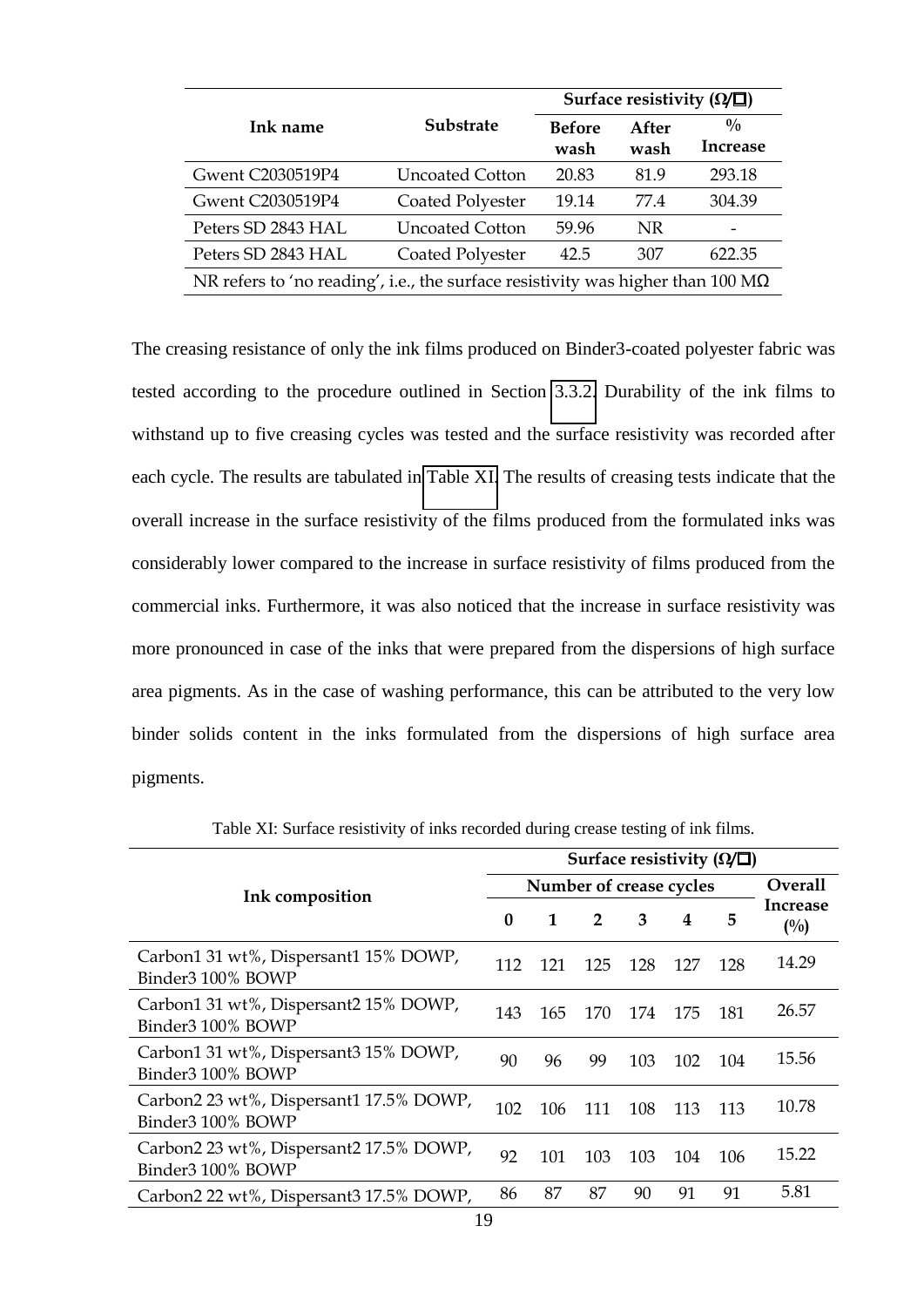| Binder3 100% BOWP                                             |     |     |     |         |     |      |        |
|---------------------------------------------------------------|-----|-----|-----|---------|-----|------|--------|
| Carbon3 11 wt%, Dispersant1 155% DOWP,<br>Binder3 100% BOWP   | 134 | 146 |     | 155 157 | 162 | 162  | 20.90  |
| Carbon3 11 wt%, Dispersant2 155% DOWP,<br>Binder3 100% BOWP   | 120 | 139 | 149 | 151     | 156 | -158 | 31.67  |
| Carbon3 10.5 wt%, Dispersant3 155%<br>DOWP, Binder3 100% BOWP | 108 | 113 | 123 | 125     | 134 | 141  | 30.56  |
| Carbon4 9.5 wt%, Dispersant1 225% DOWP,<br>Binder3 100% BOWP  | 248 | 289 | 314 | -338    | 364 | 386  | 55.65  |
| Carbon4 9.5 wt%, Dispersant2 225% DOWP,<br>Binder3 100% BOWP  | 120 | 147 | 159 | 186     | 207 | 226  | 88.33  |
| Carbon4 9.3 wt%, Dispersant3 225% DOWP,<br>Binder3 100% BOWP  | 91  | 123 | 163 | 230     | 408 | 538  | 491.21 |
| Peters SD 2843 HAL carbon ink                                 | 28  | 63  | 98  | 157     | 196 | 411  | 311.00 |
| Gwent C2030519P4 carbon ink                                   | 20  | 71  | 170 | 302     | 432 | 550  | 450.00 |

#### <span id="page-20-0"></span>**4.3 Resistivity of multiple ink layers**

Screen printing is arguably the most common technique of textile printing. Since screen printing can be employed to deposit relatively thick layers of inks onto textile substrates, it was attempted to find the surface resistivity of relatively very thick deposits of the formulated inks. For this purpose, Binder3-coated polyester fabric was selected as a substrate on the basis of the results of aforementioned studies, which indicated that this substrate provided a very smooth surface for printing. K bar 9 was used and two layers of an ink to be tested were deposited on top of each other with intermediate air drying for 1 hour between successive depositions. This was followed by air drying for 1 hour and then curing the ink deposit at 110  $-120$  °C for 20 minutes. The cured specimens were conditioned at ambient temperature (22 – 25 °C) for 24 hours before measuring the surface resistivity.

In [Table XII,](#page-20-0) the pigment loading in the finished inks that were prepared in this study is provided along with the surface resistivity data for single and double ink layers on the Binder3 coated polyester fabric. The pigment loading in the finished inks was well below 20 wt% and 10 wt% in the case of low surface area pigments and the high surface area pigments,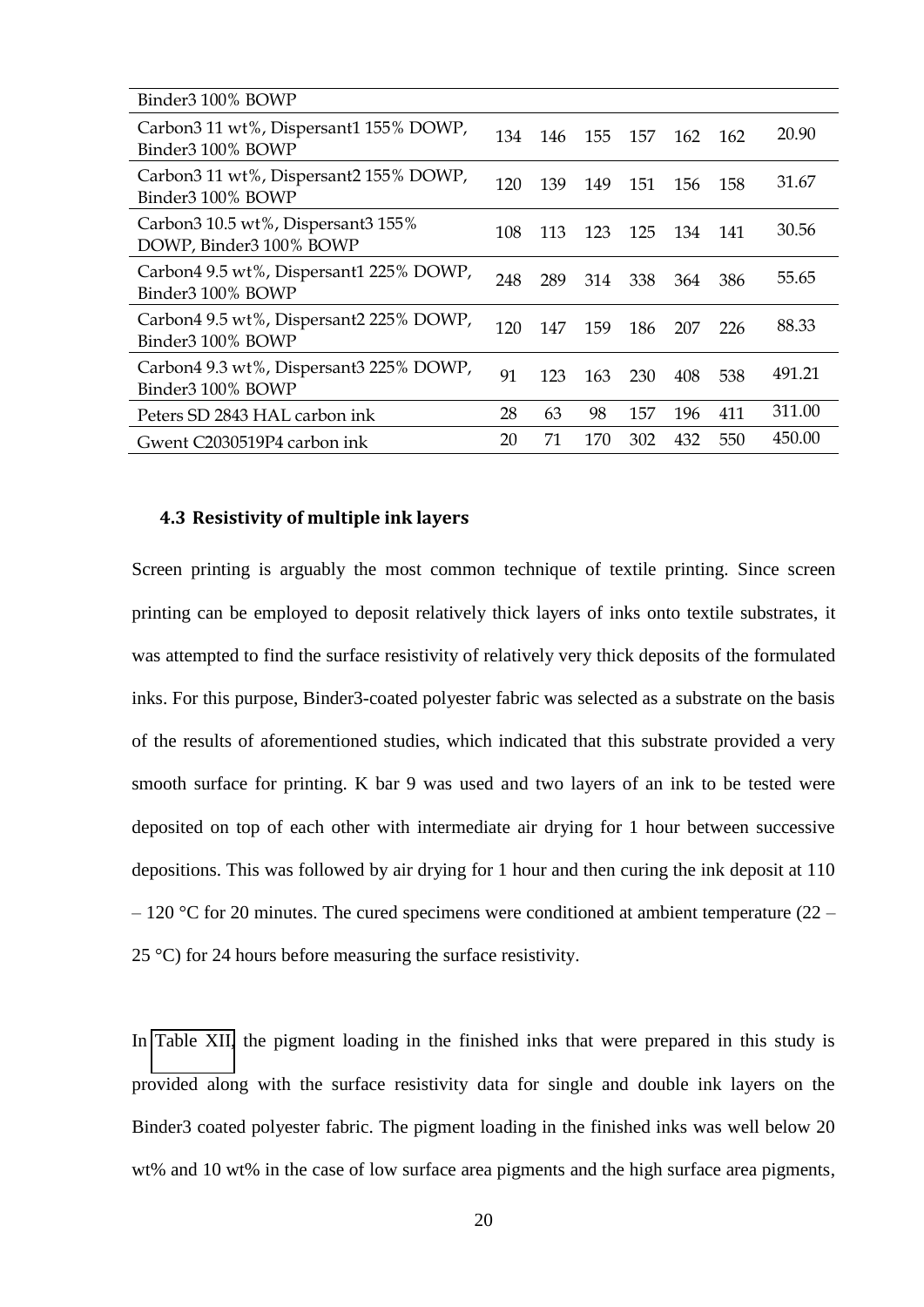respectively. Despite the very low pigment loading, most of the formulated inks possessed surface resistivity of less than 100  $\Omega/\square$ . The deposition of two inks layers resulted in a considerable decrease in the surface resistivity. This shows that for certain applications allowing thick ink deposits, for instance printing of resistive heating elements, the electrical characteristics of the formulated inks can be adjusted in a broad range with relative ease.

|  | Table XII: Surface resistivity of single and double ink layers on Binder3-coated polyester fabric. |  |
|--|----------------------------------------------------------------------------------------------------|--|
|  |                                                                                                    |  |

| Ink composition                                               | Final<br>pigment              | <b>Surface resistivity</b><br>$(\Omega/\square)$ |          |  |
|---------------------------------------------------------------|-------------------------------|--------------------------------------------------|----------|--|
|                                                               | loading<br>$(wt \frac{0}{0})$ | 1 layer                                          | 2 layers |  |
| Carbon1 31 wt%, Dispersant1 15%<br>DOWP, Binder3 100% BOWP    | 17.46                         | 89.4                                             | 50.72    |  |
| Carbon1 31 wt%, Dispersant2 15%<br>DOWP, Binder3 100% BOWP    | 17.46                         | 115                                              | 68.65    |  |
| Carbon1 31 wt%, Dispersant3 15%<br>DOWP, Binder3 100% BOWP    | 17.46                         | 80                                               | 43.68    |  |
| Carbon2 23 wt%, Dispersant1 17.5%<br>DOWP, Binder3 100% BOWP  | 14.60                         | 111                                              | 53.74    |  |
| Carbon2 23 wt%, Dispersant2 17.5%<br>DOWP, Binder3 100% BOWP  | 14.60                         | 106                                              | 49.96    |  |
| Carbon2 22 wt%, Dispersant3 17.5%<br>DOWP, Binder3 100% BOWP  | 14.19                         | 87.4                                             | 46       |  |
| Carbon3 11 wt%, Dispersant1 155%<br>DOWP, Binder3 100% BOWP   | 8.63                          | 162                                              | 103      |  |
| Carbon3 11 wt%, Dispersant2 155%<br>DOWP, Binder3 100% BOWP   | 8.63                          | 140                                              | 92       |  |
| Carbon3 10.5 wt%, Dispersant3 155%<br>DOWP, Binder3 100% BOWP | 8.32                          | 152                                              | 85       |  |
| Carbon4 9.5 wt%, Dispersant1 225%<br>DOWP, Binder3 100% BOWP  | 7.68                          | 530                                              | 435      |  |
| Carbon4 9.5 wt%, Dispersant2 225%<br>DOWP, Binder3 100% BOWP  | 7.68                          | 180                                              | 149      |  |
| Carbon4 9.3 wt%, Dispersant3 225%<br>DOWP, Binder3 100% BOWP  | 7.54                          | 157                                              | 101      |  |

## **5. Conclusion**

Waterborne dispersions of electrically conductive grades of carbon black pigment were converted into finished inks by incorporating various polymeric binders. The electrical properties of the prepared inks clearly indicate that no considerable instability occurred in any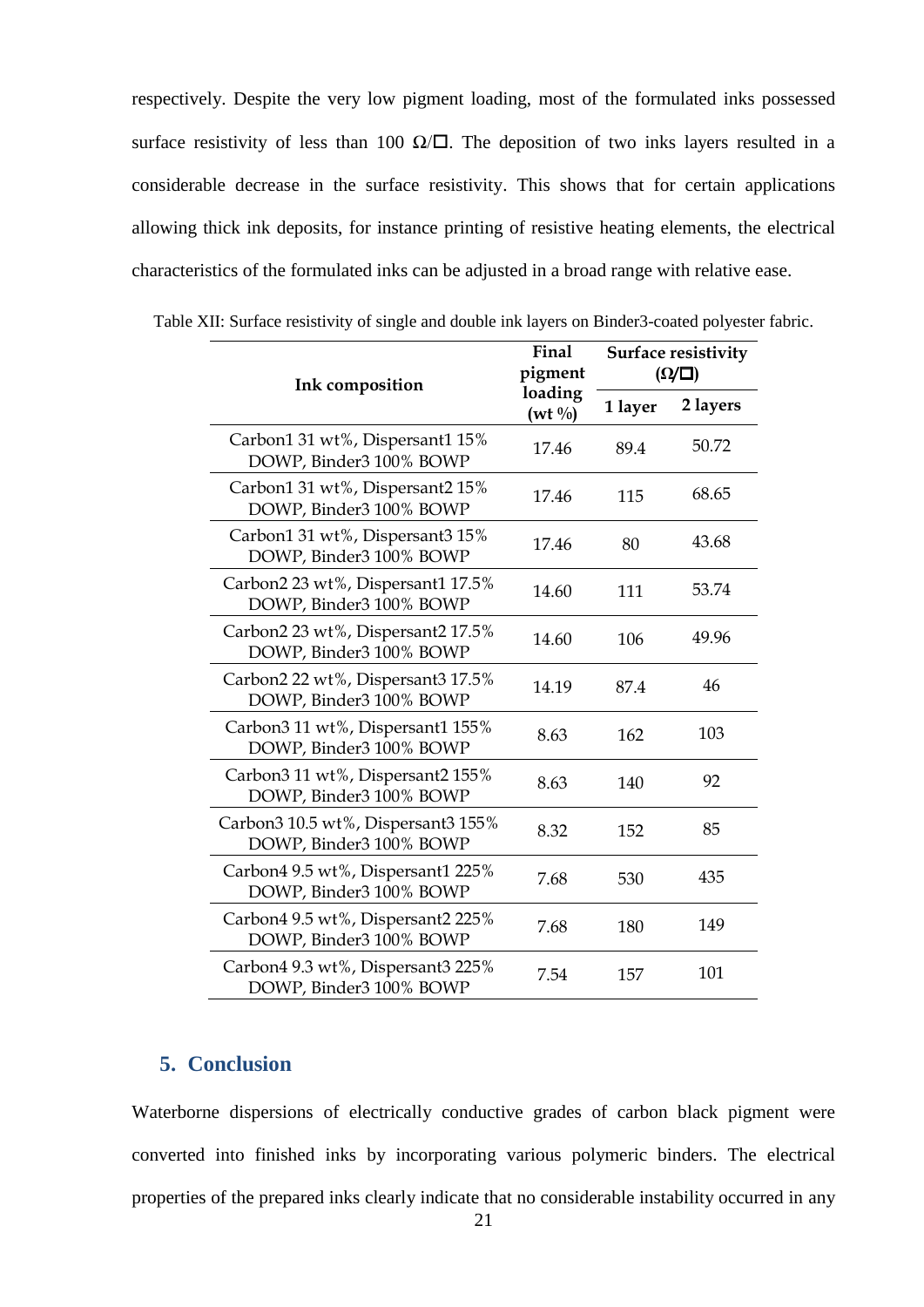of the dispersions after letdown with various binders. In terms of washing and creasing, the durability of inks that were produced from the dispersions of high surface pigments was inferior but this could be primarily attributed to the considerably low binder quantity in these inks. The conductive ink formulation procedure devised in the present study can be used to produce highly conductive inks from non-printing ink grades of carbon black pigment. The results of this study clearly show that such non-printing ink grades furnish high electrical conductivity at incredibly low pigment loadings. In addition, the electrical properties can be varied within a broad range of values with relative ease. This makes such inks suitable for numerous potential applications in the domain of e-textiles. However, the mechanical properties required of textile printing inks can be further improved by optimizing the binder content.

## **6. Acknowledgements**

The authors would like to acknowledge NED University of Engineering  $\&$  Technology,

Karachi, for providing the financial support to carry out this study.

## **7. References**

1. Van LL and Hertleer C. Smart clothing: a new life. International Journal of Clothing Science and Technology 2004; 16: 63-72.

2. Marculescu D. E-textiles: Toward computational clothing. Pervasive Computing, IEEE 2003; 2: 89-95.

3. Troster G, Kirstein T and Lukowicz P. Wearable computing: Packaging in textiles and clothes. 14th European Microelectronics and Packaging Conference & Exhibition. Friedrichshafen, Germany: Wearble Computing Lab, ETH Zurich, 2003.

4. Mattana G, Cosseddu P, Fraboni B, et al. Organic electronics on natural cotton fibres. Org Electron 2011; 12: 2033-2039. DOI: [http://dx.doi.org/10.1016/j.orgel.2011.09.001.](http://dx.doi.org/10.1016/j.orgel.2011.09.001)

5. Paradiso R and Rossi DD. Advances in textile technologies for unobtrusive monitoring of vital parameters and movements. In: Engineering in Medicine and Biology Society, 2006 EMBS '06 28th Annual International Conference of the IEEE 30/08 - 03/09/2006 2006, pp.392-395.

6. Marculescu D, Marculescu R, Zamora NH, et al. Electronic textiles: A platform for pervasive computing. Proceedings of the IEEE 2003; 91: 1995-2018. DOI: 10.1109/jproc.2003.819612.

7. Dhawan A, Seyam AM, Ghosh TK, et al. Woven Fabric-Based Electrical Circuits: Part I: Evaluating Interconnect Methods. Textile Research Journal 2004; 74: 913-919. DOI: 10.1177/004051750407401011.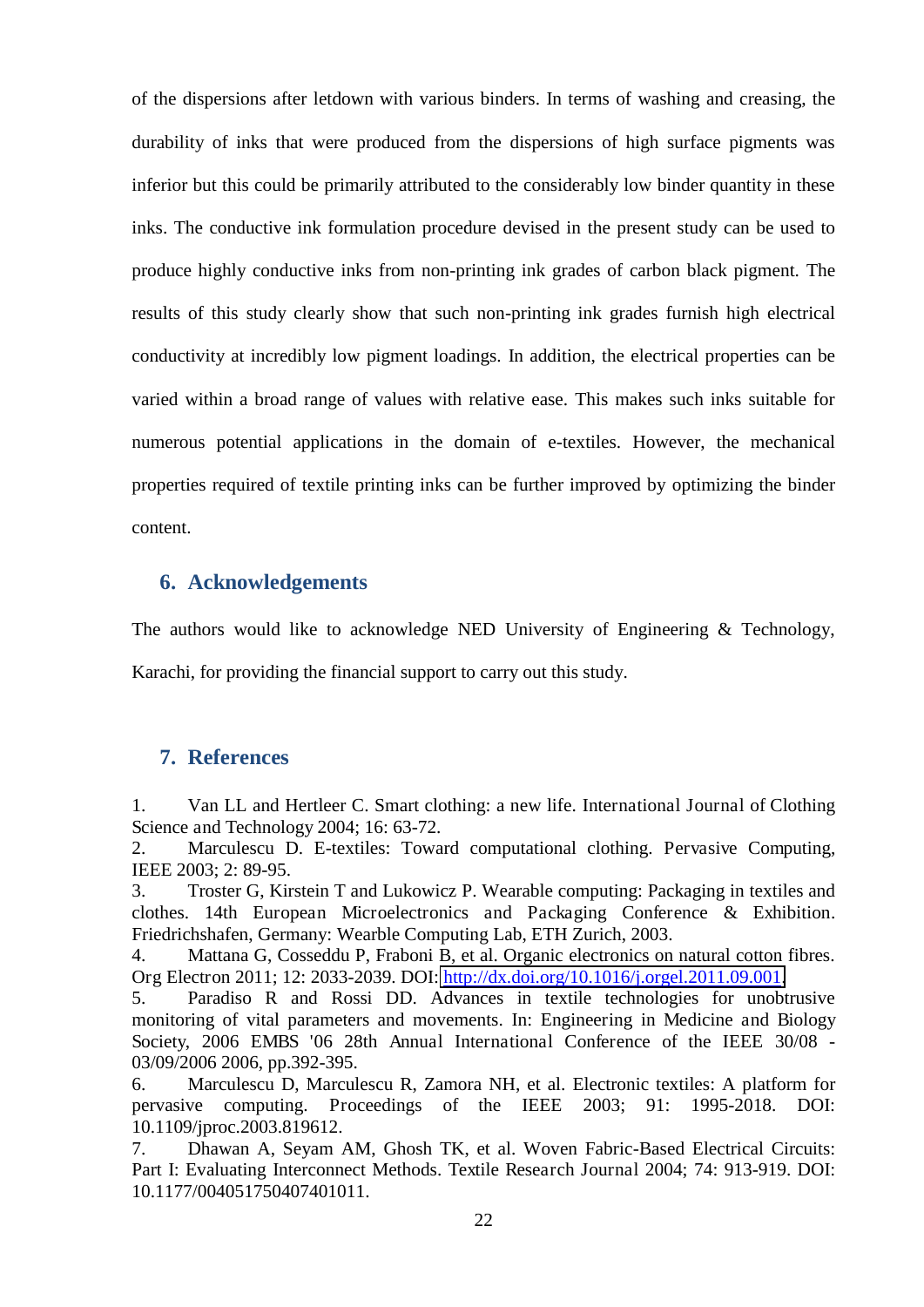8. Locher I and Troster G. Enabling Technologies for Electrical Circuits on a Woven Monofilament Hybrid Fabric. Textile Research Journal 2008; 78: 583 - 594. DOI: 10.1177/0040517507081314.

9. Gimpel S, Mohring U, Muller H, et al. Textile-Based Electronic Substrate Technology. Journal of Industrial Textiles 2004; 33: 179-189. DOI: 10.1177/1528083704039828.

10. Post RE, Orth M, Cooper E, et al. Electrically active textiles and articles made therefrom. Patent US 6210771, United States, 2001.

11. Bao Z, Feng Y, Dodabalapur A, et al. High-Performance Plastic Transistors Fabricated by Printing Techniques. Chemistry of Materials 1997; 9: 1299-1301. doi: 10.1021/cm9701163. DOI: 10.1021/cm9701163.

12. Gray C, Wang J, Duthaler G, et al. Screen printed organic thin film transistors (OTFTs) on a flexible substrate. In: Organic Field Effect Transistors San Diego, CA, USA, 2001, pp.89-94. SPIE.

13. Tymecki L, Glab S and Koncki R. Miniaturized, Planar Ion-selective Electrodes Fabricated by Means of Thick-film Technology. Sensors 2006; 6: 390-396.

14. Michels JJ, de Winter S and Symonds LHG. Process optimization of gravure printed light-emitting polymer layers by a neural network approach. Org Electron 2009; 10: 1495- 1504. Article. DOI: 10.1016/j.orgel.2009.08.015.

15. Ghosh TK, Dhawan A and Muth JF. Formation of electrical circuits in textile structures. In: Matilla H (ed) Intelligent Textiles and Clothing. Cambridge: Woodhead Publishing, 2006.

16. Merilampi S, Laine-Ma T and Ruuskanen P. The characterization of electrically conductive silver ink patterns on flexible substrates. Microelectronics Reliability 2009; 49: 782-790. DOI: 10.1016/j.microrel.2009.04.004.

17. Locher I and Tröster G. Screen-printed Textile Transmission Lines. Textile Research Journal 2007; 77: 837-842. DOI: 10.1177/0040517507080679.

18. Kazani I, Hertleer C, De Mey G, et al. Electrical Conductive Textiles Obtained by Screen Printing. Fibres & Textiles in Eastern Europe 2012; 20: 57-63.

19. Inoue M, Tada Y, Muta H, et al. Development of highly conductive inks for smart textiles. In: 14th International Conference on Electronic Materials and Packaging (EMAP) 13-16 Dec. 2012 2012, pp.1-4.

20. Park SM, Cho KS and Chung KH. Flexible printed conductive fabric and method of fabricating the same. Patent WO 2008/060101, 2007.

21. Karaguzel B, Merritt CR, Kang T, et al. Flexible, durable printed electrical circuits. Journal of the Textile Institute 2009; 100: 1 - 9.

22. Bidoki SM, Lewis DM, Clark M, et al. Ink-jet fabrication of electronic components. Journal of Micromechanics and Microengineering 2007; 17: 967-974. DOI: 10.1088/0960- 1317/17/5/017.

23. Jang BZ and Zhamu A. Nano graphene platelet-based conductive inks. Patent US 20100000441 A1, USA, 2008.

24. Hu L, Pasta M, La Mantia F, et al. Stretchable, Porous, and Conductive Energy Textiles. Nano Letters 2010; 10: 708-714. doi: 10.1021/nl903949m. DOI: 10.1021/nl903949m.

25. Krucińska I, Skrzetuska E and Urbaniak-Domagała W. The use of carbon nanotubes in textile printing. Journal of Applied Polymer Science 2011; 121: 483-490. DOI: 10.1002/app.33598.

26. Ma R, Suh D, Kim J, et al. A drastic reduction in silver concentration of metallic ink by the use of single-walled carbon nanotubes decorated with silver nanoparticles. Journal of Materials Chemistry 2011; 21: 7070-7073. 10.1039/C1JM10850F. DOI: 10.1039/c1jm10850f.